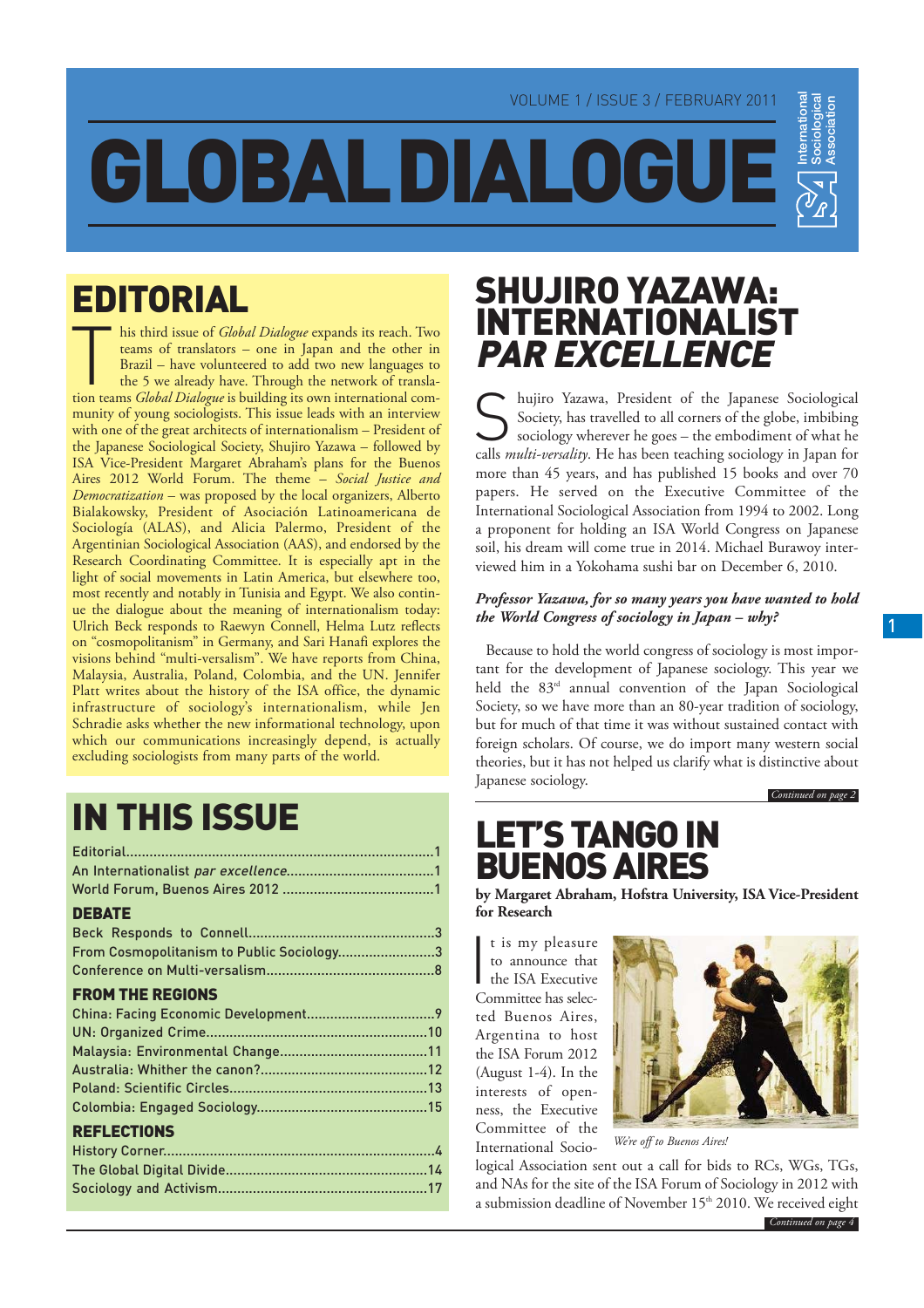### SHUJIRO YAZAWA (CONTINUED)

For example, I am writing an introduction to Japanese sociology for an international journal, but I cannot find a defining theme of Japanese sociology. So what is Japanese sociology? Of course, we can provide many different answers, but even among Japanese sociologists we don't know the essence of Japanese sociology. We have imported many important sociologies—western sociologies—but, generally speaking, Japanese sociologists have been good at understanding or interpreting western sociology, whereas we really need to be *explaining* Japanese society by using western sociology. For this we need to combine western sociology and Japanese sociology. That is why I would like to organize this congress, in order to develop Japanese sociology with a universal orientation. Of course, I don't mean universality in a singular sense of modernity, but rather as part of a kind of *multi-versality*.

#### *What do you mean by multi-versality?*

Multi-versality is not my term. It is associated with Michael Kuhn and the World Social Science and Humanities Network, and there was just recently a conference on the subject in Buenos Aires [reported in this issue of *Global Dialogue*]. In endorsing multi-versality I am supporting multiple universalisms, indigenous universalisms. For example, when we go to a sociology conference in East Asia – Korean sociologists tend to stress national tendencies of Korean society or Korean history. The same applies to the Chinese. But Japanese sociologists tend to stress European and American sociology without any national tradition of their own. Influenced by the Chinese and Koreans we are trying to develop our own universalism – a mixture of national tradition and Western or American sociology.

#### *Has there been resistance to having the ISA Congress here?*

No, no, no. Of course, the ISA has encouraged us to hold the world congress in Japan several times —I can remember three times since the 1960s—but each time many thought we were not ready, because we didn't have the financial resources. So one problem is getting money to organize a world congress of sociology. At the same time, others do ask what is the merit of holding a world congress of sociology in Japan? Because we have a relatively big internal market, professors can sell many copies of their own books, and thereby boost their reputation without going beyond Japan, without having any reputation among international scholars. They have little interest in international competition, and when I proposed to hold an international congress some complained that I am too oriented to foreigners! In Japan we have a very clear distinction between the few internationally oriented sociologists and the majority of nationally oriented sociologists. So it takes an exceptional initiative to hold a world congress here in Japan.

#### *Have you always been an internationalist?*

Yes. I was born in 1942 in Ginza and, although I was quite poor, my playground was the department stores where they sold foreign goods. When I went to the department store I always would go to the fifth floor to gaze at the sports equipment, especially baseball equipment that came from the United States. Also, I regularly went to the public library to study because at that time it was quite difficult for me to find a place to study at home. They divided the library into a section for children and a section for adults, but I always spent time in the adult section. I loved to read books, any books.

#### *Tell us about your education.*

Well, I learned English in junior high school. But also my father owned a printing house that specialized in printing English books. So he knew English quite well, and through him I too learned to read English. In high school I was already a radical and in 1960 I joined the movement against the Japan-US Treaty. Unfortunately the protest was defeated by the time I entered the University of Tokyo in 1962. The student movement was already declining. We organized many demonstrations, but few participated, and we were always outnumbered by the police!

#### *You studied sociology at university – but what sort of sociology existed in Japan in 1962?*

I think we should say it was a kind of strange mixture between Parsonsian structural functionalism and Marxism, and in between these two tendencies we studied Weber, Simmel and Durkheim. Both structural functionalism and Marxism were quite influential among mainstream sociologists, because they both tried to explain society as a whole. Soviet Marxism was important because at that time the Communist Party of Japan was quite strong. But there were other Marxist tendencies, including Western Marxism. Indeed, by the middle 1960s there were even Japanese translations of Antonio Gramsci so that when I attended the first International Conference on Gramsci in 1973 at Washington University in St Louis, I became a kind of teacher to American students and professors who did not know Gramsci.

#### *Continued on page 5*

# EDITORIAL BOARD

**Editor:** Michael Burawoy.

**Managing Editors:** Lola Busuttil, August Bagà, Genevieve Head-Gordon.

**Associate Editors:** Margaret Abraham, Tina Uys, Raquel Sosa, Jennifer Platt, Robert Van Krieken.

**Consulting Editors:** Izabela Barlinska, Louis Chauvel, Dilek Cindoglu, Tom Dwyer, Jan Fritz, Sari Hanafi, Jaime Jimenez, Habibul Khondker, Simon Mapadimeng, Ishwar Modi, Nikita Pokrovsky, Emma Porio, Yoshimichi Sato, Vineeta Sinha, Benjamin Tejerina, Chin-Chun Yi, Elena Zdravomyslova.

#### **Regional Editors**

**Brazil:** Gustavo Taniguti, Juliana Tonche, Pedro Mancini, Fabio Silva Tsunoda, Juliana Oliveira Carlos, Andreza Galli.

**Japan:** Mari Shiba, Yoshiya Shiotani, Kousuke Himeno, Tomohiro Takami, Nanako Hayami, Yutaka Iwadate, Kazuhiro Ikeda.

**Spain:** Gisela Redondo.

**Taiwan:** Jing-Mao Ho.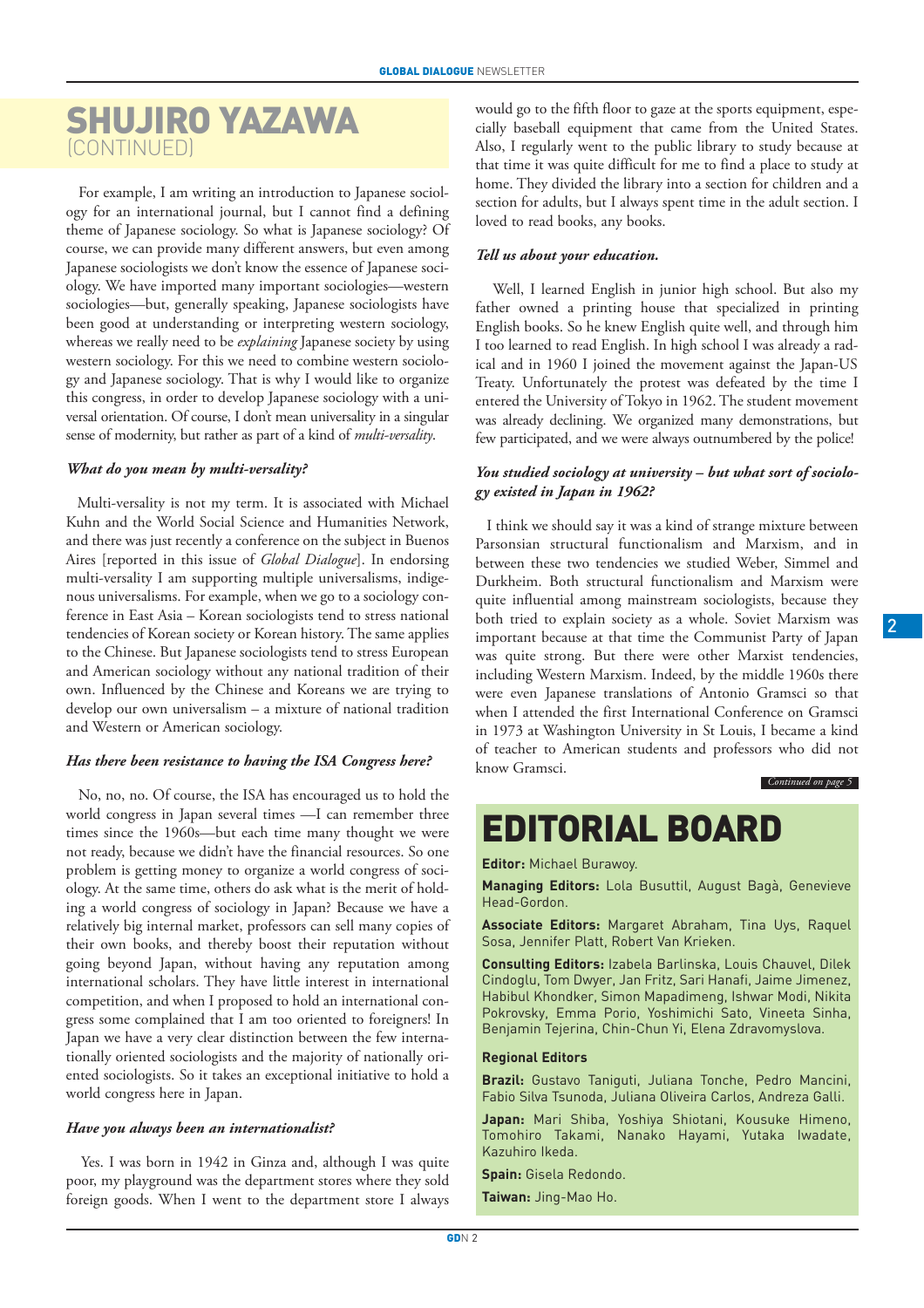# FRESH KIDNEYS: WHAT DOES COSMOPOLITAN THEORY HAVE TO SAY TO SOUTHERN SOCIOLOGY?

**Ulrich Beck, Ludwig-Maximilian University, Munich**

*lobal Dialogue*, which has just been launched, is in serious danger of becoming an exercise in *lobal Dialogue*, which has just<br>been launched, is in serious dan-<br>ger of becoming an exercise in<br>global monologue. My thesis was and is: We are not living in an era of cosmopolitanism but in an age of cosmopolitization. Raewyn Connell asks rhetorically: "… can we not hear the Northern narrative in these concepts?"

Let me therefore start with listing what 'cosmopolitization' is NOT about. It does not – as Raewyn Connell suggests – neglect the enlightening universalism of 19th century sociology. It does not reflect "the experience of a privileged minority, and treats that as the new reality of the world"; it is not a view from a highly specific *somewhere*, namely the European Enlightenment; it is not intended to convey the shallow political message that 'we all are

connected', nor does it normalize imperialism and existing global power relations.

What does the notion of 'cosmopolitization' then have to say? And why is it so important to clearly distinguish it from the many 'cosmopolitanisms' (Kant, Hegel, Habermas, Nussbaum, Appiah, Benhabib, Held etc.) of European philosophy and extra-European histories of thought? 'Cosmopolitization' is not about ethics but about facts. There is nothing as informative as a significant example to illustrate this: *fresh kidneys*.

The victory of medical transplantation (and not its crisis!) has swept away its own ethical foundations and opened the floodgates to an occult shadow economy supplying the world market with 'fresh' organs (Nancy Scheper-Hughes). In this

radically unequal world there is obviously no shortage of desperate individuals willing to sell a kidney, a portion of their liver, a lung, an eye, or even a testicle for a pittance. The fates of desperate rich patients waiting for organs have become obscurely embroiled with the fates of desperate poor people, as each group struggles to find a solution to basic problems of survival. This is what impure, really existing cosmopolitization of deprivation means: The excluded of the world, the economically and politically dispossessed – refugees, the homeless, street children, undocumented workers, prisoners, ageing prostitutes, cigarette smugglers, and petty thieves – are lured into selling their organs and this way becoming physically, morally, and economically 'embodied' in mortally thick bodies and in persons who are rich enough to buy and 'incorporate' the organs of their poor global others.

In the name of neo-liberal capitalism and the basic democratic right to unlimited choice, fundamental values of modernity – the sovereignty of the body, the human being and the meaning of life *Continued on page 6*

# FROM COSMOPOLITANISM TO PUBLIC SOCIOLOGY

**by Helma Lutz, Goethe University, Frankfurt**

osmopolitanism is a normative term rooted in the enlightenment; *and* it is an ethical concept that is discussed throughout the world in debates about perceptions of jus-**C** osmopolitanism is a normative term rooted in the enlight-<br>enment; **and** it is an ethical concept that is discussed<br>throughout the world in debates about perceptions of jus-<br>tice, democracy, and human rights. Tolerance condition for the development of a habitus of cosmopolitanism, but it is an ambivalent term. On the one hand it asks for mutual recognition (for example, of different lifestyles) and the establishment of political equality, while on the other hand it can be used as an instrument of power, domination and exclusion (repressive tolerance). The dispute then is about whether all kinds of cultural and ethnic differences can or should be endured and/or how repressive or permissive forms of tolerance can be legitimated. If one sees tolerance as a precondition for cosmopolitanism, then the question is still what can cosmopolitanism mean in the context of ethnic and cultural plurality?

In the context of today's urban space within a democratic state, it cannot be the elitist project of a *cosmopolitanism from above*, but rather a *cosmopolitanism from below*. Stuart Hall speaks about the latter and uses the concept of *vernacular cosmopolitanism*, which derives from the everyday experience of encounters with different cultural lifestyles and conviviality. However, Hall warns against a perception of culture as a clear-cut, single, coherent, integrated and organic set of rules and traditions:



*Thilo Sarrazin at the Eye of a political Storm.*

"The world is not divided up neatly into particular distinct cultures wedded to every community…". Instead what we need is the awareness of the limitations of any one culture or any one identity. In other words, people are not scripted by a single community or group. In particular within urban spaces the confrontation and mutual influence of a great variety of cultural expressions is a given. At the same time there is great variation in the appreciation and reception of differences – while some focus on or are even obsessed with (visual) *differences* (habits, clothes, traditions) and perceive them as an expression of distance from their own way of life, others concentrate on commonalities of practices, values, and customs. The latter may, for example, focus on the shared experiences of young people or on

3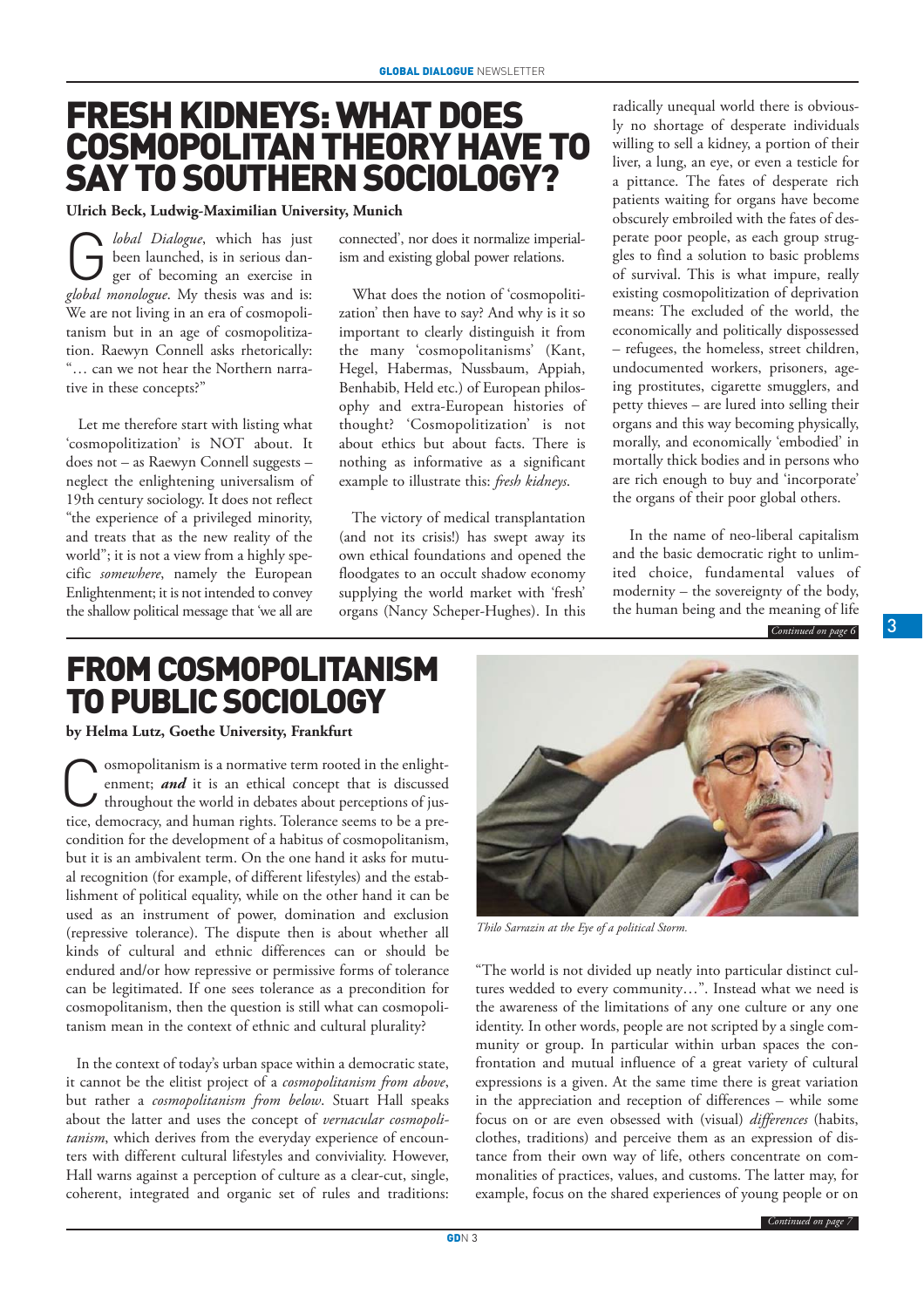# LET'S TANGO IN **BUENOS AIRES** (CONTINUED)

proposals, from Argentina (Buenos Aires), Finland (Helsinki), France (Paris), Mexico (Mexico City), Singapore, Turkey (Istanbul), United Kingdom (Birmingham) and Uruguay (Montevideo). After careful review and voting, Argentina was selected as the number one site based on its low cost of the venue (free facilities); low cost of living index for delegates; its importance in terms of geographic diversity (noting that there has not been an ISA conference in South America since the 1982 Congress in Mexico City); and belonging to B economic category used by the ISA. Congratulations to the Asociación Latinomericana de Sociología (ALAS) and the Argentinian Sociology Association (AAS) and their co-organizing institutions. Thank you to ALAS President Alberto L. Bialakowsky and AAS President, Alicia Itati Palermo for submitting this proposal and offering Argentina as a venue.

Let me briefly share with you the main objectives of the ISA Forum 2012.

• The first and foremost objective of the ISA Forum is a meeting of the various Research Committees, Working Groups, and Thematic Groups. This will be reflected in the organization of the program. Organizers will be provided with as much flexibility as possible in designing their respective programs within the scheduled time slots (guidelines to be provided).

• The second important objective of the ISA Forum is to develop a socially significant theme involving public actors and to which the different areas of sociology can contribute. It offers RCs, WGs and TGs the opportunity to gain valuable insights from public actors while also providing them opportunities to contribute to the Forum's main theme which will be considered by the Research Coordinating Committee and will be announced soon.

• The third objective of ISA Forum is to hold the interim Research Council Business Meeting, attended by the Delegates from all Research Committees.

The Vice-President of the Research Council assumes responsibility for preparing the scientific program together with the Local Organizing Committee (LOC).

Now let me say how I see the ISA Forum 2012 contributing to the priorities that I set forth as ISA Vice-President for Research. First, I believe that the ISA Forum provides not only an excellent venue for the different Research Committees and groups to hold their respective interim meetings but also an important opportunity to help foster greater synergies between research committees and also between the research committees, working groups and national associations. The discussions and dialogues that ensue at the various sessions can promote collaborations on comparative research projects among scholars from countries in the Global North and the Global South.

A second priority is to increase diversity in perspectives and participation of members at ISA conferences, especially of under-represented groups, by selecting conference locations that are relatively affordable, and by creatively addressing language barriers that impede participation. As an international body of sociologists we need to pay greater attention to the sources of power and privilege based on nation state status, regions, citizen-

#### *Continued on page 6*

# HISTORY CORNER

**by Jennifer Platt, University of Sussex, Vice-President for Publications**

ISA members now are accustomed to having Izabela Barlinska at the center of things, running the office in Madrid. She has been there as Executive Secretary since 1987, but this long period of stability follows one of repeated changes in both personnel and locations. Earlier locations have been: Oslo, Norway (1950-53); London, England (1953-59); Louvain, Belgium (1959-62); Genève, Switzerland (1962-7); Milano, Italy (1967-74); Montréal, Canada (1974-82); Amsterdam, Netherlands (1982-6). It will be noted that almost all of these have been in Europe, which means that only one has been in a purely anglophone country; none have been in France, although French has always been one of ISA's official languages, but three other part-francophone countries have taken a turn. In each of these cases the Executive Secretary has been a national of the country where the office was based, and the choice of location has owed a lot to the availability there – not only of willing and competent candidates, but also of good institutional support and facilities. The establishment of a more permanent office and secretariat has allowed a more professional administration to deal with the larger numbers of members and activities that ISA now has. Previous Executive Secretaries have held academic posts as well as working part-time for ISA, so there was sometimes a team of two or three. Many of them have had distinguished careers in the discipline; perhaps the most prominent served in the 1950s – Stein Rokkan (later ISA Vice-President 1966-70) and Tom Bottomore (President 1974- 78). Others have also served as members of the Executive Committee, though the Statutes prevent them from doing that while also holding the Executive Secretary post.



*ISA Staff in Madrid - From left to right: Juan Lejarraga, Melanie Bloem, Izabela Barlinska, José (Nacho) Reguera.*

To bring history up to the present, a few words about the current team. Izabela Barlinska, of Polish origin, had a very early association with the ISA, working as a student collaborator at the World Congress in Uppsala in 1978 and then joining the secretariat in the organization of the 1982 World Congress. When the office moved to Amsterdam she became Deputy Executive Secretary, and finally Executive Secretary on the move to Madrid. (In Madrid, she has gained a doctorate in Political Science and Sociology.) Her current colleagues are José Reguera (who has worked for ISA since 1990, and is responsible for the data base and web site), Juan Lejarraga (who with José Reguera is in charge of membership dues payments, receipts, address updates etc.), and Melanie Bloem, who has just joined the team and is learning her way around the various office tasks.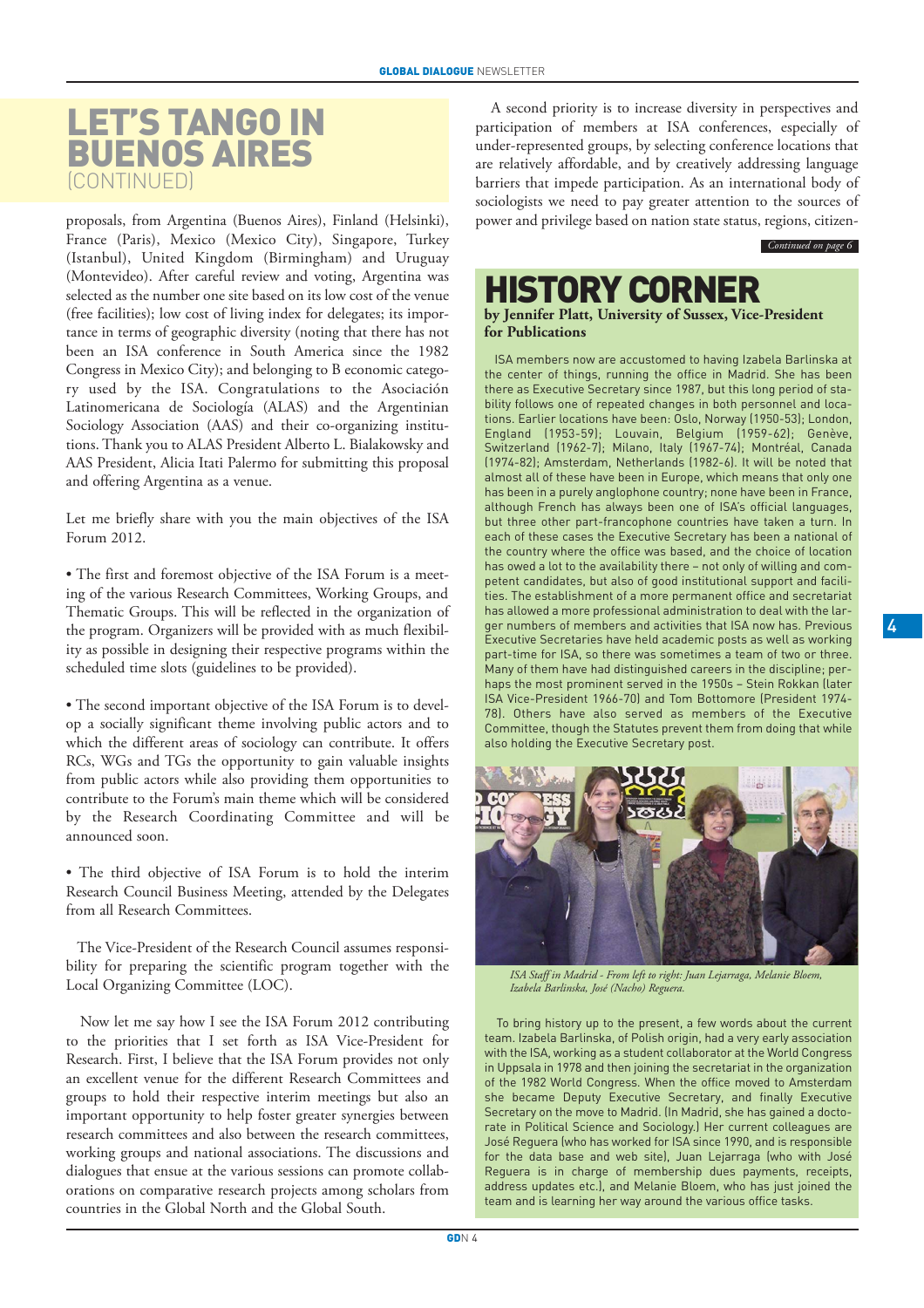### SHUJIRO YAZAWA (CONTINUED)

#### *So you did your PhD in sociology?*

Unfortunately, at that time it was not customary to write a PhD thesis, although some sociologists would do so later on in their career. Until the late 1980's, the majority of sociologists only wrote a master's thesis. In my case it was devoted to *Sociology and Pragmatism*. I wanted to study the main characteristics of US Imperialism. You know after the Meiji Restoration we imported and imitated so many foreign theories that we became imperialists ourselves without even knowing it! We misunderstood those Western theories, so I decided to study American pragmatism as a kind of ideology of US imperialism. I mainly studied William James, and John Dewey, comparing these two with Charles Sanders Peirce, and then under the guidance of the well known Japanese Parsonsian, Professor Tominaga, I studied the relationship between pragmatism and structural functionalism.



*Professor Yazawa in a Reflective Mood.*

#### *So you are deeply imbued with American sociology?*

Oh Yes. And after I finished my MA I spent three years at Washington University in St. Louis. At that time I got a Fulbright scholarship, so I was quite free to attend different seminars and lectures. But, I also wanted to participate in some kind of social movement in the United States. So, for example, I joined a protest against a wine company that was treating its workers badly, and I assisted the rank and file labor union movement. I think it is essential for us to study social movements if we are to understand society in depth.

#### *And you were also spending time with the great radical Alvin Gouldner?*

Yes, indeed. But the problem was, although Professor Gouldner seemed quite radical, he didn't participate in social movements. It was just his ideas that were radical. I attended his seminars, and I remember well the one on how to write a PhD thesis that was based on the research behind his own books, *Wildcat Strike and Patterns of Industrial Bureaucracy*.

#### *So after St. Louis you returned to Japan to teach, but what did you do with all your radical sociology?*

Yes, I had no obvious audience. The student movement had disappeared. I wrote many journal articles and books, but unfortunately no more was there a relationship between my theory and my practice. I spent my time on campus. I taught women students at Tsuda College and many graduate students at Hitotsubashi University. Many became professors in Japan and some even became professors in the United States.

#### *Do you still think of yourself as a radical?*

Oh, yes. I am against the Empire system. I always think of myself as a rank and file sociologist.

#### *Do you think the United States is still as strong an empire as ever?*

Yes. Of course, the form of imperialism is changing—from imperialism to empire. [Laughs] The hegemony of the US continues. But there are good things too – the American Revolution is one of the most humanitarian revolutions in the history of humankind. So in that sense I like American people but not American mainstream politicians! And also I don't like mainstream sociology! [laughs]

#### *Do you think Japan is an imperial state?*

In a sense. Indeed, one of the most important questions is how to overcome imperialism in Japan. After World War II we had a very good chance to overcome imperialism, but unfortunately we failed. We have a kind of imperialism without empire, which takes the hegemony of Japan in Asia for granted. In ordinary life, the majority of the Japanese people have difficulty communicating with foreign people, and they are especially critical of the aggressiveness of the Chinese people, especially as they become stronger and stronger. Although this attitude might seem reasonable, nevertheless behind it lies a Japanese self-conception of superiority.

#### *Isn't this just nationalism?*

It's more than nationalism. There is a strong desire to go back to the traditional Japanese cultural system based on the emperor system before World War II. Even some politicians in the Liberal Democratic Party stress the importance of the emperor system. Without the emperor system it is impossible, they say, to develop moral education, to forge the integration of society, even to move forward—that kind of stuff. It is deeply embedded in older people's unconscious. In reality, we are facing a deep crisis in this age of globalization. I think the household principle, the community principle and Japanese ideology, all of which have been bases of the Japanese modernization, are not working too well. They are losing their cutting edge under globalization. So as sociologists, we have a duty and a privilege to present new directions and social designs for the future of Japanese society.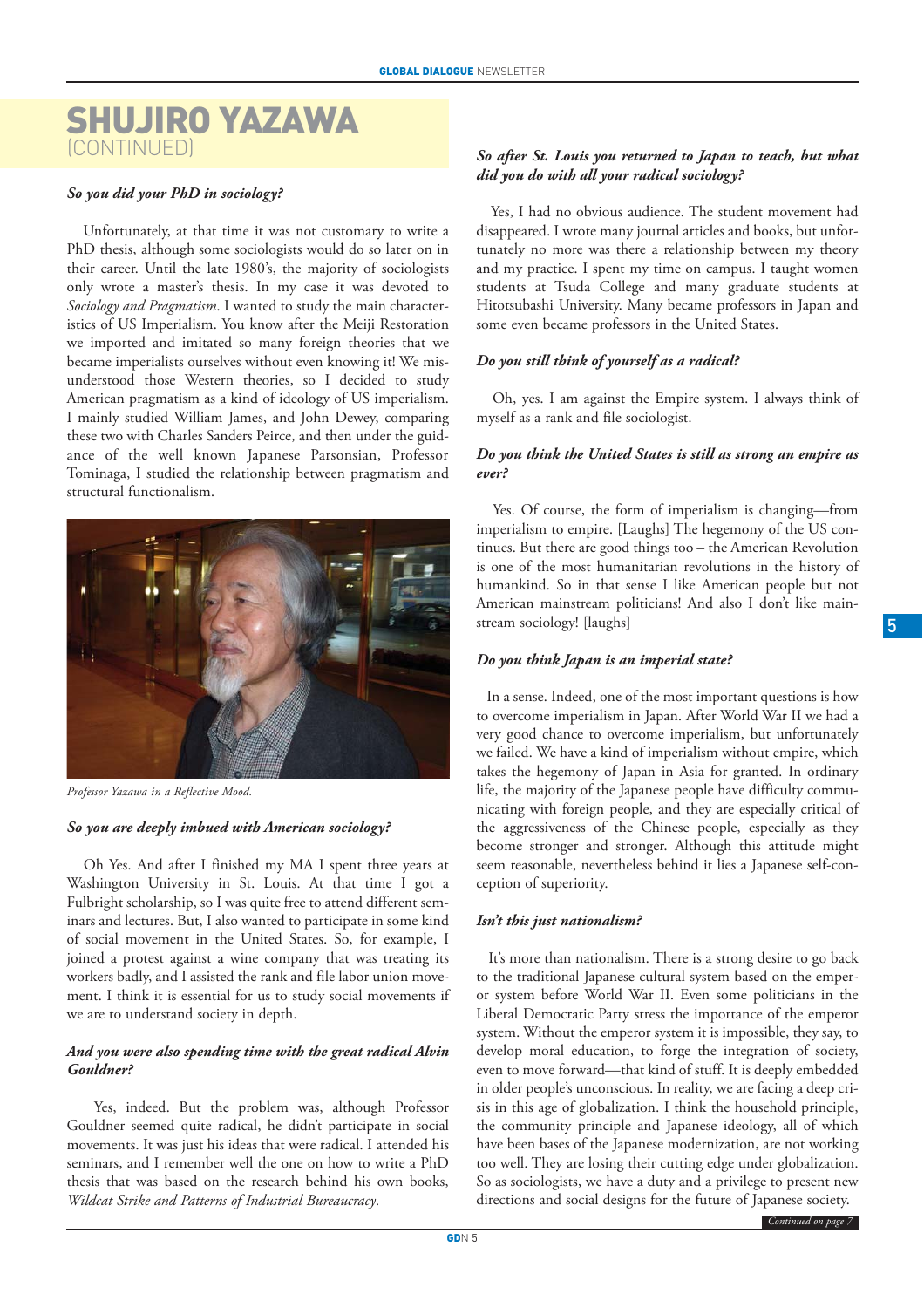### LET'S TANGO IN BUENOS AIRES (CONTINUED)

ship, ethnicity, race, class, gender, and language that shape the flow of knowledge production, information dissemination, and consumption of sociological research. The ISA Forum of Sociology in Buenos Aires is an important step in enhancing regional diversity as well as expanding our sociological lens.

A third related priority is to establish more opportunities for junior scholars to participate in ISA activities where they can meet and collaborate with senior international scholars. We need to expand such spaces for junior sociologists and I hope the ISA Forum 2012 will create a session specifically dedicated to bringing together junior and senior scholars.

A fourth priority is to improve bridges between sociologists and activists in pro-

moting social justice, through rigorous research that informs policy and practice at the local, national, transnational, and global levels. The times in which we live require a greater commitment by sociologists to engage in research that is grounded in sociology but draws upon other disciplines. The problems, challenges and possibilities to resolve poverty, unequal access to education, global inequities, environmental degradation, ongoing wars, erosion of democracy and human rights violations are just some examples of issues that the ISA can address and in so doing strengthen links between sociology and the public sphere. Here, once again, the ISA Forum can provide an excellent platform for sociologists to be proactively engaged in the international dissemination, exchange of information and global dialogue, which together can contribute to transformative change.

The selection of Buenos Aires as a venue for the ISA Forum in 2012 is an exciting first step, but there is much to be done in the year and a half ahead. I would also like to take this opportunity to thank all those who took time and effort to submit proposals that opened new possibilities for the ISA. I would also like to thank ISA President, Michael Burawoy, the Research Coordinating Committee, and the Executive Committee for working together to ensure a fair selection process. A big thank you to Izabela Barlinska whose office has been instrumental in helping to prepare the necessary documentation and for coordinating the responses to the call for proposals. The possibilities of the Forum can be immense. Its success will lie not only in developing an intellectually stimulating program but also, as an international body of social scientists, in working with policy makers, community activists, and the public to address the major issues of our time.

## FRESH KIDNEYS (CONTINUED)

and death – are being sacrificed without anyone noticing this for what it is: a process that symbolizes our age of cosmopolitization.

In the cosmopolitanized body, scapes, continents, races, classes, nations and religions all become fused. Muslim kidneys purify Christian blood. White racists breathe with the aid of one or more black lungs. The blonde manager gazes out at the world through the eye of an African street urchin. A secular millionaire survives thanks to the liver carved from a Protestant prostitute living in a Brazilian favela. The bodies of the wealthy are transformed into patchwork rugs. Poor people, in contrast, have been mutilated into actually or potentially one-eyed, one-kidneyed spare-parts depots, and this has occurred 'by their own free will', and 'for their own good', as the affluent sick constantly reassure themselves. The piecemeal sale of their organs is their life insurance. At the other end of the process, the bio-political 'citizen of the world' emerges – a white, male body, fit or fat, with the addition of an



*Organ transplants - A symbol of Cosmopolitization.*

Indian kidney or a Muslim eye, etc. In general, the circulation of living kidneys follows the established routes of capital from South to North, from poor to more affluent bodies, from black and brown bodies to white ones, and from females to males, or from poor males to more affluent ones. Women are rarely the beneficiaries of purchased organs anywhere in the world. From this it follows that the age of cosmopolitization is divided and recombined into organ-selling nations versus organ-buying ones.

The age of cosmopolitization stands for a world that for better or worse we all share, a world that has 'no outside', 'no exit', 'no other' anymore. We have to recognize that, regardless of how brilliantly and trenchantly we critique the 'Northern narrative' or ignore the 'Southern narrative', we are destined to live with these interwoven, contradictory framings and situations in this *World at Risk* (Beck, 2009), not only subject to its power of domination but also contaminated by its self-endangerment, corruption, suffering and exploitation. Abandon all dreams of autonomy that would allow anybody to remain outside! And abandon all clear-cut 'geographical racism' between 'Southern voices' and 'Northern voices' in the social sciences!

Is this a 'Northern narrative'? Is it a 'Southern narrative'? No, it is both. And looking for ways to combine those contradictory perspectives systematically on the level of sociological analysis, is what 'methodological cosmopolitanism' is all about.

Are 'fresh kidneys' the exception? No, processes of cosmopolitization fundamentally affect and transform all kinds of 6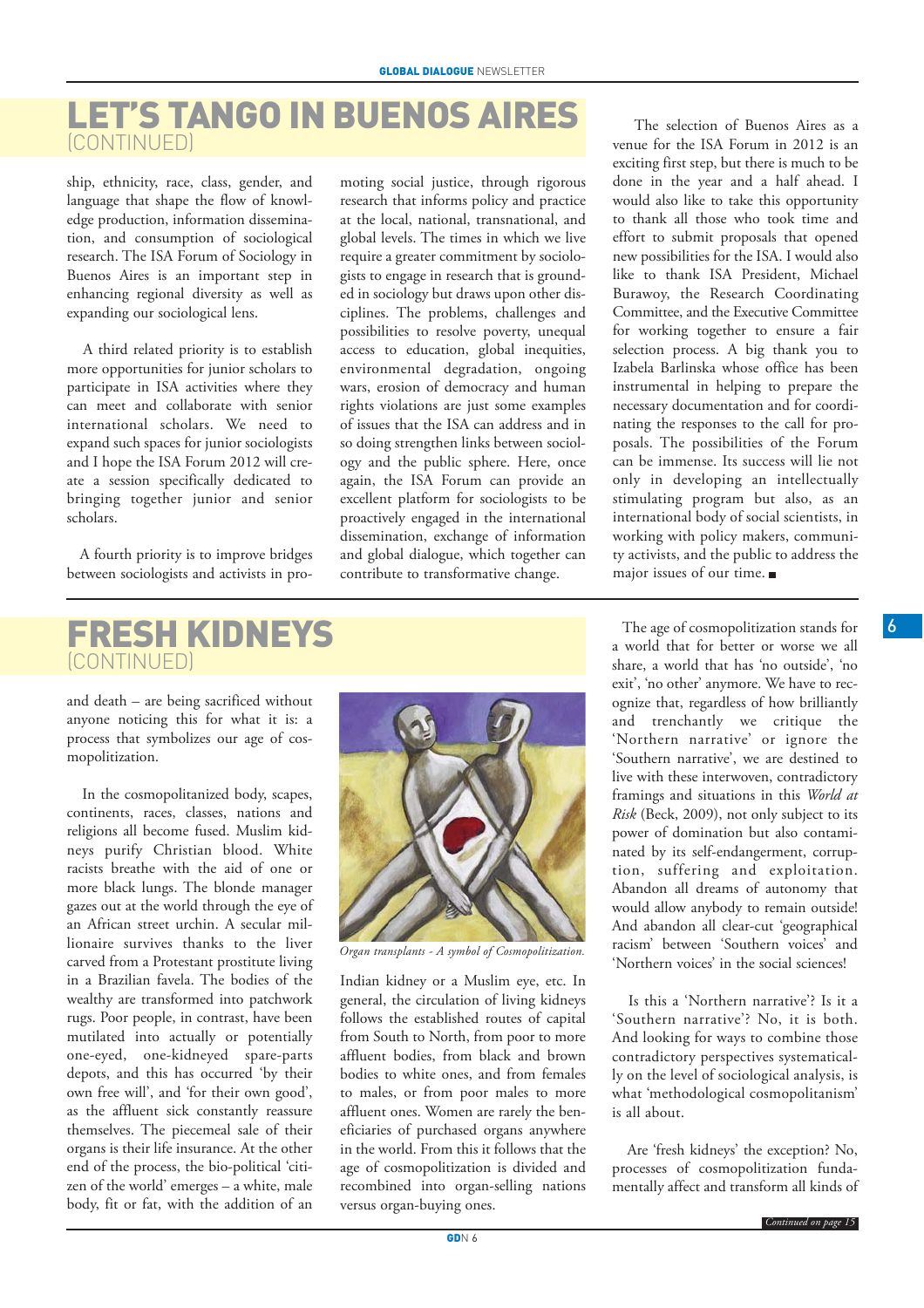### SHUJIRO YAZAWA (CONTINUED)

#### *You've been active in the International Sociological Association for many years. Is that right?*

Plenary session, and ever since then I have attended all of the Congresses. Japan has a special relation to ISA. Professor Odaka, who was one of my advisors at the University of Tokyo, was one of the founders of ISA. Even though he was a very liberal man, during wartime it was quite difficult for him to express his views. After World War II he realized the importance of international relations and opinion, which is why he attended all of the ISA's international conferences until the late 1960s. After him Professor Watanuki became a vice president of the ISA. In a sense, I am a successor of Professor Watanuki.

#### *What has happened, do you think, to the ISA since you began attending its congresses 30 years ago?*

It's changing. The ISA has three pillars. One pillar is, of course, made up of the research committees, a second pillar is composed of the national associations, while the third pillar is based on individuals. Until the 1980's and the middle of the 1990's the research committees were the most important group in the ISA, but since then the national associations branch is getting stronger and stronger, so right now it is a great combination of research committees and the national associations. Still, I can't discover a role for individuals. Whatever else the ISA is the only organization that has capacity and interest to develop real global sociologies. So, with this in mind we must build its organizational intelligence.

### **FROM COSMOPOLITANISM T** PUBLIC SOCIOLOGY (CONTINUED)

women or on mothers. Within urban society these groups need to find a way to live with each other, either by practicing in-difference or by engaging one another. Cosmopolitanism in practice, then, means negotiation – to negotiate a *compromise between equality and difference* not once and forever, but continuously. This negotiation process is by no means a harmonious enterprise – it is quarrelsome, controversial and exhausting.

Let me use my city, Frankfurt, as an example. Over the last year as a preparation for a change of direction in the city's policy, the Integration Commissioner of the City of Frankfurt, Nargess Eskandari-Grünberg, introduced a new concept of integration and diversity that was debated in hundreds of local meetings and discussion groups on the Internet with as many Frankfurters as possible – people of different genders, ages, religions, social classes, ethnic groups etc. By the end of October 2010, 47,000 people had participated. The aim of these deliberations was to include people in a dialogue about how to step away from the political tradition of dealing with migrants and their offspring as ethnic isolates and instead focus more on the cultural needs of individuals with diverse lifestyles. To my knowledge, this process is unique in Germany and politicians garnered a lot

of popular support for listening to, acknowledging and sometimes even challenging the views of ordinary citizens.

However, Frankfurt does not live in a space separate from the rest of the nation.

During the summer of 2010 a controversial debate was kicked off by a prominent member of the board of trustees of the German Central Bank, also located in Frankfurt, Thilo Sarrazin, with the publication of his book *Germany does itself in*. In this book Sarrazin paints a future dominated by the extinction of the German *Volk*, claiming that German welfare recipients and Muslims are the culprits. Similar to the authors of the infamous *The Bell Curve*, which attributed the social problems of African-American to their genes, Sarrazin points to the genetic basis of cultural decay among marginalized populations in Germany. Both books claim to substantiate their partial conclusion on purely scientific grounds, using statistics from a wide range of research.

Although Sarrazin's thesis is not new, the way this book was presented has had a tremendous impact on the communication climate in Germany. Sarrazin has been able to catapult himself into the heart of political debate on the national

and local level. His book is a national bestseller with over a million copies sold. It is discussed in cafes and on street corners, in villages and in cities. The media has played a big role in promoting the book and the debate. The author, a social democrat and former Minister of Financial Affairs of Berlin, portrayed himself and was embraced as a 'public intellectual', one who is not afraid of 'speaking the truth' and 'dares to break taboos about political correctness and problems with migrants, in particular with those from Turkey and Arab countries'.

### SARRAZIN PAINTS A FUTURE DOMINATED BY THE EXTINCTION OF THE GERMAN VOLK ... **""**

There are several undercurrents in this debate:

• The assertion that politicians and the government are too distant from the people, that they make decisions without the consent of the majority, and they are not concerned about people's real worries;

• The conviction that German society is supposed to be culturally homogeneous society and that Islam is a threat;

• The belief that Germany is not a country of immigration and that migrants are a temporary phenomenon. The fact that they stay is a genuine problem for the cohesion of society and for national identity.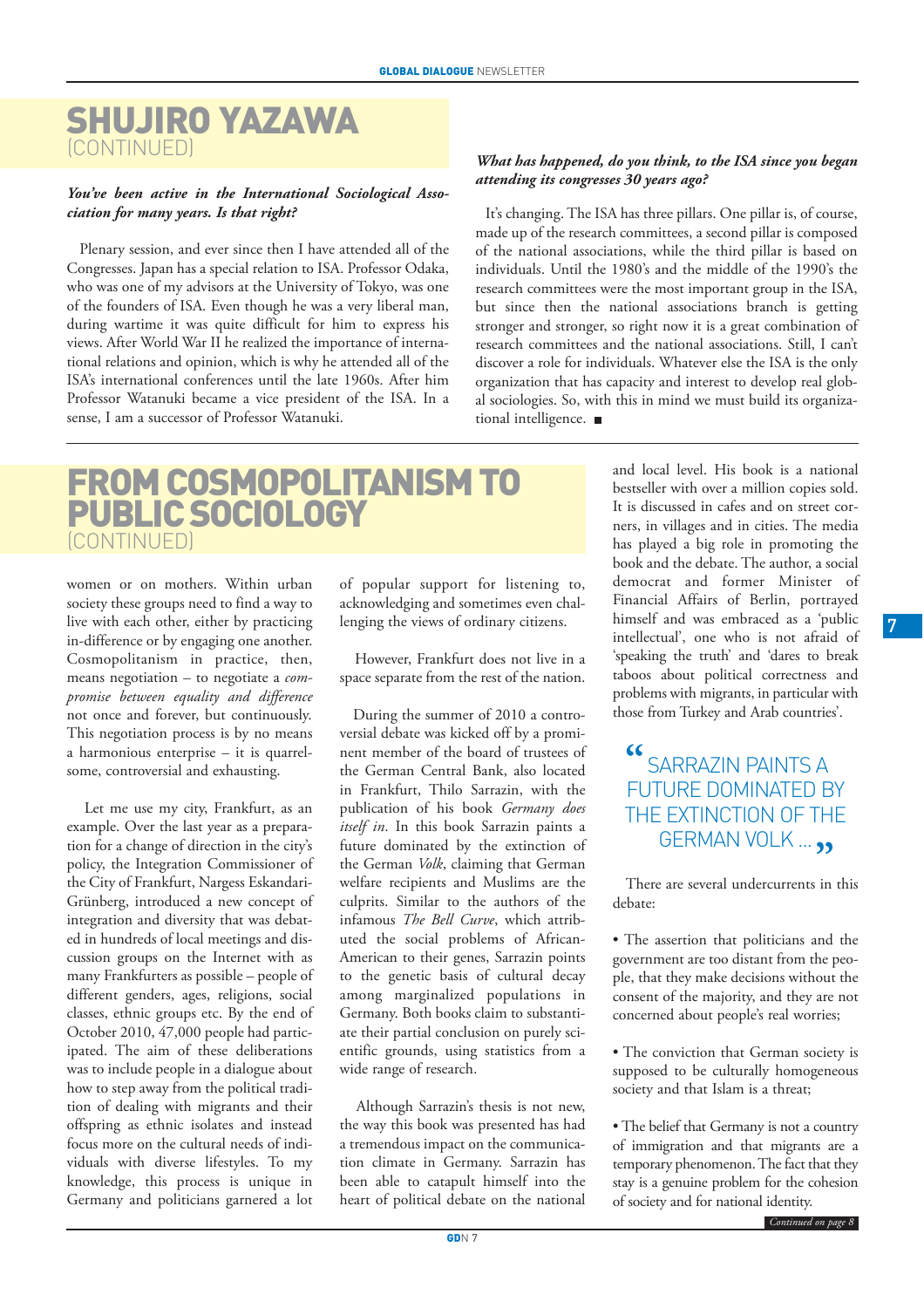### FROM COSMOPOLITANISM TO PUBLIC SOCIOLOGY (CONTINUED)

Many intellectuals and politicians have supported Sarrazin, not so much for his genetic argument, but rather for his view that political correctness has constrained a debate about migration, that multiculturalism is a chimera of the left and that migrants – in particular Muslims – cause problems. All this has certainly contributed to the hype about the book. On the one side, there were and still are politicians and intellectuals opposing this view. The Social Democratic Party has taken steps to exclude him from the party and the German Bank pressed for his exclusion from the board of trustees that was conveniently settled by Sarrazin's early retirement. On the other side, highranking politicians of all 'colours', well known feminists, scientists and artists have supported the bashing of Islam. The upshot is a complex constellation of voices and interests both in favor of and against migration and Muslims but overall the atmosphere is embittered and positions are getting more and more rigid. Extreme rightist groups have benefited and it seems that there is very little chance to bring some kind of rationality into this debate. Those who try to challenge Sarrazin's diagnosis, pointing to various research results that contradict his empirical claims, seem to be fighting a losing battle. The embittered spirit, one could say, is out of the bottle and the sorcerer's apprentice seems unable to put it back in.

What does this mean for the debate on diversity in Frankfurt? As a sociologist I could say that this is an interesting debate, which generates lots of new research questions that can be studied by observing the various parties involved, analysing the press coverage, depicting the media wars, putting on 'blinders' with a view to finally writing a 'balanced' article or a book on the aftermath of the Sarrazin affair. That is what Max Weber would call 'sociology as a profession', separating science from politics, sticking to 'value neutral description'. This kind of sociology, however, is contested by what was once called radical sociology and is now called public sociology from below – one that is connected to civil society and its agents. From the view of public sociology – and here Adorno and other Frankfurt School scholars can be seen as forerunners – it is important to intervene in debates

that threaten or distort open and respectful contact and communication, especially where certain groups are being scape-goated through populist demagogy.

Thus, it is important to make space for those groups who are silent or, at least, inaudible —people with and without a migration background, who share workplaces, who do sports and study together in schools and universities, who are members of bi-national families, etc.

Here I think the university and the city have interests in common: we need to engage in public discussion if we want to guarantee an atmosphere of mutual respect in which students can develop their competencies. It is reasonable to assume that our students are affected in one way or another by this debate. Therefore, my plea is for a project, a dialogue, which takes Adorno's question "*Wie kann man ohne Angst verschieden sein?*" (How to live difference without fear?) as a motto for a debate about the conditions of cosmopolitanism that would involve students, teachers, professors, bankers, politicians, taxi-drivers and so on. This may be an arduous effort, but nevertheless one that is not totally utopian – in any case it would be a contribution to the de-escalation of hostilities and a step forward towards cosmopolitanism from below.

# MULTI-VERSALISM: A NEW PARADIGM?

**by Sari Hanafi, American University of Beirut, ISA Executive Committee**

he newly established "World Social Sciences and Humanities Network" (World SSH Net) in cooperation with UNESCO International Institute for Higher The newly established "World Social Sciences and Humanities Network" (World SSH Net) in cooperation with UNESCO International Institute for Higher Education in Latin America and the Caribbean (IESALC) and the Science Council of Argentina (CONICET) held a three-day workshop (28-30 October, 2010) on "Cultural elements in social sciences and in academic labor – epistemological and educational challenges to constructing a scientific multi-versalism" in the Latin American School of Social Sciences (FLACSO). Sociologists, anthropologists, historians and biologists from all over the world gathered together in Buenos Aires to discuss the challenge of the "growing need for globally shared knowledge" in a context of structures of exclusivity that make many forms of knowledge production invisible.

*Multi-versalism* opposes *uni-versalism*'s silencing of scholars in the Global South. Multi-versalism is a way of thinking the limitations of universalism. It is not occidentalism opposing orientalism but a way to think dialogue and intercultural translation between northern and southern researchers. Multi-versalism recognizes structural dependency but, at the same time, develops

strategies for combating dependency. Aware of the internationalization of social sciences, workshop participants were preoccupied with how this internationalization could be culturally sen-

...MULTI-VERSALISM IS **"** A WAY OF THINKING THE LIMITATIONS OF UNIVERSALISM ... **"**

sitive, acknowledging multiple sources of knowledge, including indigenous knowledge.

In his opening address, Michael Kuhn, President of the World SSH Net, focused on the need to replace the universalism of European interpretations of the world with a diversity of interpretations of the global. His presentation examined the nature and mechanisms of the hegemony of Western thought and he proposed that the future work of World SSH Net should: 1) disclose the epistemological assumptions of social science knowl-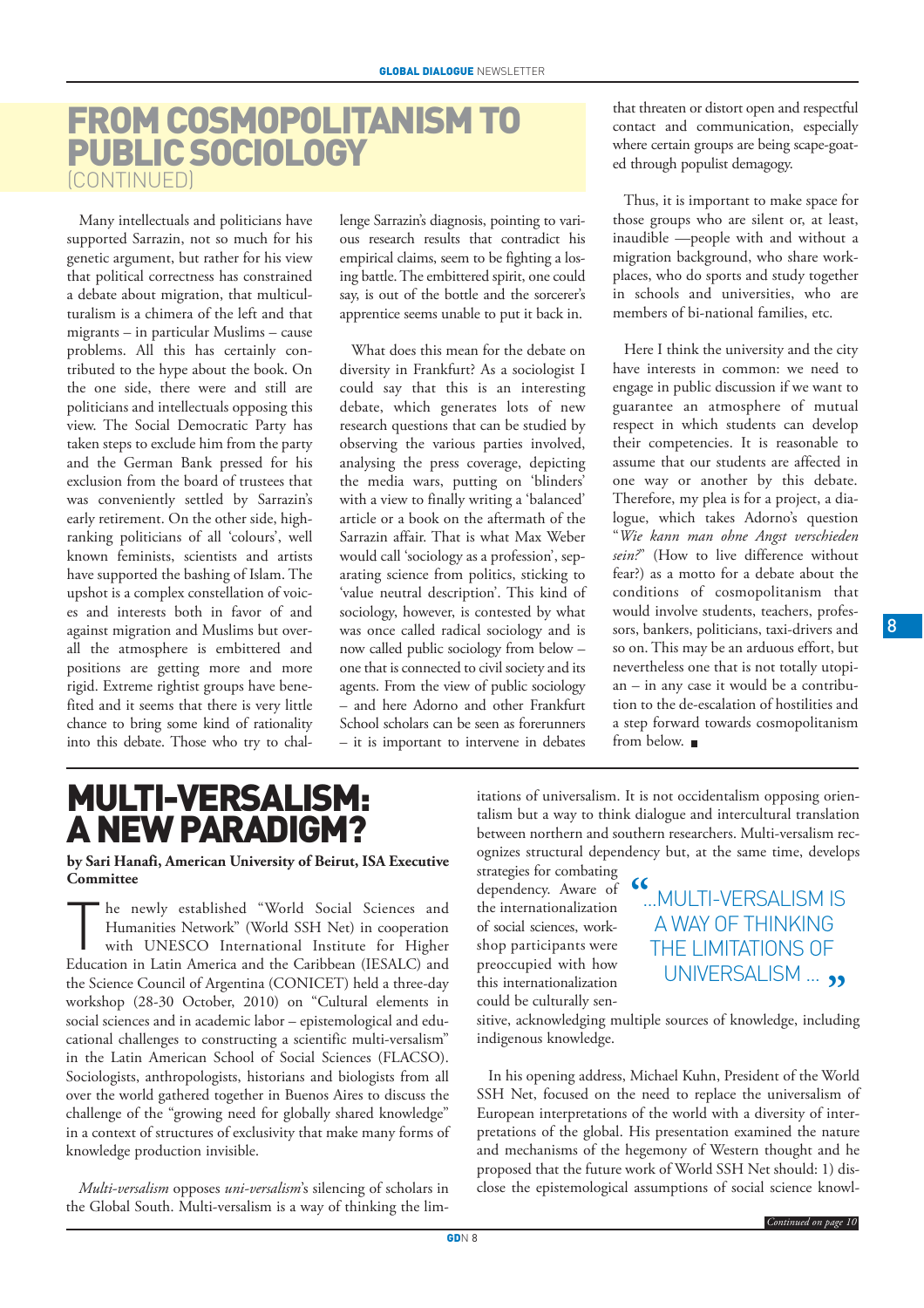## CHINESE SOCIOLOGY FACES THE CHALLENGE OF RAPID ECONOMIC DEVELOPMENT<sup>1</sup>

#### **By Peilin Li, President of the Chinese Sociological Association**

he 2010 annual meeting of Chinese Sociological Association, with the central topic of "Chinese The 2010 annual meeting of Chinese Sociological Association, with the central topic of "Chinese road and social development", has symbolic significance. 30 years have passed since the reform and since the policy of opening to the outside world. In that period, China has been through political turbulence, economic fluctuation, SARS, the disaster of earthquake and global economic crisis. However, our economy and society has sustained both high rates of growth and rapid development, and forged the "Chinese road", "Chinese model" and "Chinese experience". Over 600 sociologists from about 30 provinces and cities nationwide as well as sociologists from other nations and regions of Asia are attending our annual academic conference in Harbin this year. Besides the main conference, there are 23 special forums. Chinese sociology is in an era of rapid expansion as seen either from the scale of people or the scale of forums.

The recent global economic crisis and high government debts in some European countries have complicated international development: on the one hand, global social economy and scientific technology develop fast, and the economic interaction and interdependence increase between different countries and regions; on the other hand, humankind faces many new challenges in terms of resources, environment, unequal development, regional conflicts and financial safety. How to sustain peace and development in such a complex and fast-changing environment, and how to ensure international society's order and stability is an important and real question for our epoch.

Our nation's social economic development has entered a new phase after the global economic crisis. In this new development phase, transforming the development model, diminishing the urbanrural divide, coordinating regional development and speeding up social construction have become more and more important development issues. China is making the 12<sup>th</sup> five-year plan now. The next 5 years is an essential period for development which will be the ultimate guarantee for realizing the goal of the Xiaokang Society (Well-off Society) in 2020.



*China's Staggering Economic Growth.*

During the 30 years of Reform and Opening to the outside world, Chinese sociology has entered an era of unprecedented development. Over the last 30 years, the expansion of the Chinese economy and the transformation of its social structure has provided rich soil for the development of Chinese sociology. In turn, Chinese sociology has made its contribution to China's harmonious development. Within this historical process, sociologists observed and analyzed social phenomena carefully, proposed and answered significant social questions and continuously accumulated academic knowledge, establishing the importance of sociology among the social sciences.

Rapid economic development has brought all sorts of problems, such as the waste of resources, the deterioration of the environment, the increase in income inequality, and heavy local debts. Many features of Chinese society have not

India, Japan and Korea. We have held an East Asia Forum with Japan and Korea as well as several BRIC (Brazil, Russia, India, China) Forums. Chinese sociology is beginning to exert more and more international influence.

Guests and scholars, Chinese sociology is facing great opportunities, and it will also face a generational transformation in the next 10 years. I hope you will seize the opportunity to work together, study important issues pertaining to reform and development, help the younger generation of sociologists grow, undertake deep and careful social investigations, and leave more and better works on the history of sociology. Now I declare the opening of the 2010 meeting of the Chinese Sociological Association!

#### (Endnotes)

labor protection, social welfare, medical care, and coordinated urban-rural development. During this year, there have been several campus and kindergarten killings for social revenge, some large-scale worker

improved: such as public education,

strikes, and a dozen of worker suicides in the same enterprise. Sociologists must pay great attention to all these problems.

With the rapid development of our nation, Chinese sociology received more and more attention from international sociology. We have established cooperative relationship with sociological associations in America, France, Russia, Brazil,

<sup>1</sup> Abridged Opening Speech to the Annual Meeting of the Chinese Sociological Association, Harbin, July, 24<sup>th</sup>, 2010.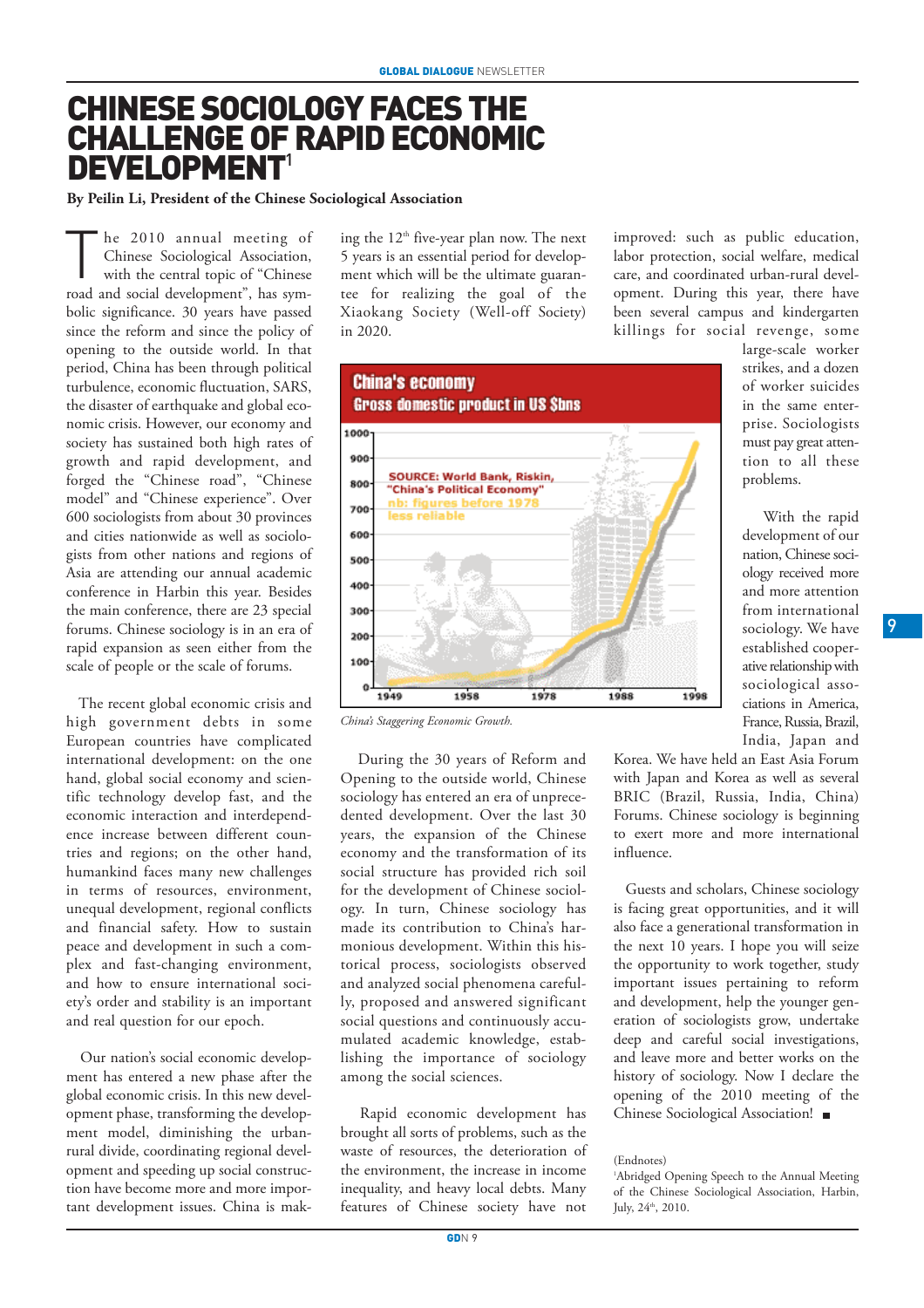

edge, 2) trace the society models incorporated in its politicized categories and theories and 3) develop a world approach to social science thinking that liberates social sciences from the particularism of politicized knowledge.

The workshop itself did not dwell on lofty theoretical discussion, but turned to grounded case studies. Thus, Hebe Vessuri (Venezuelan Institute of Scientific Research) urged the participants to frame the discussion in terms of a transition from the culture of "science" to the culture of "research". Following Bruno Latour, science is cold, straight and detached, whereas research is warm, involving, and risky. Science puts an end to the vagaries of human disputes, research creates controversies; science produces objectivity by trying to escape the shackles of ideology, passion, and emotions. For Vessuri, research and society today are entangled to the point where they cannot be separated any longer. She argued that social science research is also experiencing some interesting changes. Dialogue, comparison, and translation are the *mots d'ordre* at this time.

Participants insisted on the importance of recognizing the diversity of human experience. Chris Caswill (University of Oxford) theorized what he called "social science practice and everyday knowledge", by examining three voices from three continents: Charles Lindblom from the USA, Bent Flyvbjerg from Denmark and Catherine Odora Hoppers from South Africa. Each is concerned with the interrelations in the practice of social

*Continued on page 16*

# ORGANIZED CRIME AT THE UN

**by Rudolf Richter, University of Vienna, ISA Representative to the UN Office in Vienna**

s an observer I attended the 5<sup>th</sup> Session of the Conference of the Parties to the *United Nations Con-*<sup>*s*</sup> an observer I attended the 5<sup>th</sup><br>Session of the Conference of the<br>*parties to the United Nations Con-*<br>*vention against Transnational Organized Crime*. It took place 18-22 October, 2010 in Vienna, Austria. The Conference was established as a vehicle for State Parties to report on the implementation of the convention to combat international organized crime.

As an economic issue Transnational Crime is responsible for an enormous amount of money flows. In an introductory statement the speaker talked of \$200,000 earned every minute worldwide through trafficking. Thus, it is important for States worldwide, and the conference began with a general debate among ambassadors and ministers of nation states. General commitments to the war on organized crime were made, and the importance of international cooperation was highlighted. One measure of combat was to hamper criminals from opening bank accounts. Individual sessions dealt with:

- Review of the implementation of the UN Convention against Transnational Crime
- Protocol on Trafficking in Persons
- Protocol on Smuggling of Migrants
- Protocol on Firearms

A diverse and complicated picture was drawn. It was argued that there might be some good in trafficking, when it helps refugees and enables migration for the betterment of human beings. At the same time, it was argued, such migration should be possible through legal channels. For criminals the smuggling of migrants is highly profitable, low-risk business. The international community is trying to make this a high-risk enterprise. By contrast trafficking of firearms is always seen as bad. New forms of transnational crimes, such as cyber crime and trafficking in human organs, need to be incorporated in the Convention.

The plenary sessions discussed the evaluation of organized crime. It should be supervised by internationally selected peers and supported by data. Most countries were in a hurry to implement the evaluation and to show concrete activities and achievements, others were reluctant to undertake immediate implementation and were concerned about the costs. Financial support is necessary and it should go from the North to the South.



*Trafficking in People.*

All agreed on the necessity of collecting data, drawing on tools established by an expert group at the UN Office of Drugs and Crime, and sharing experiences, which would be more important than delivering recommendations. The few NGOs allowed to participate – and thus were more than simply observers – emphasized the importance of including the perspective of civil society. They promoted victim-centered approaches which would set up measures to provide compensation, material assistance and the constitution of self-organized groups.

The most important issues for sociologists seem to be the international need for data, and here sociologists could help to gather quantitative and qualitative data. Quantitative data could be deepened with case studies of nations as well as the fate of individuals. Sociologists could also contribute to the training of lawyers and officers, training organized through civil society organizations.

Colleagues working on or interested in such activities and wanting to contribute to this internationally important issue might look at the webpage of UNODC to get more information: http://www.unodc.org/unodc

The NGOs published a comment on: http://www.unodc.org/unodc/en/ngos/n ews.html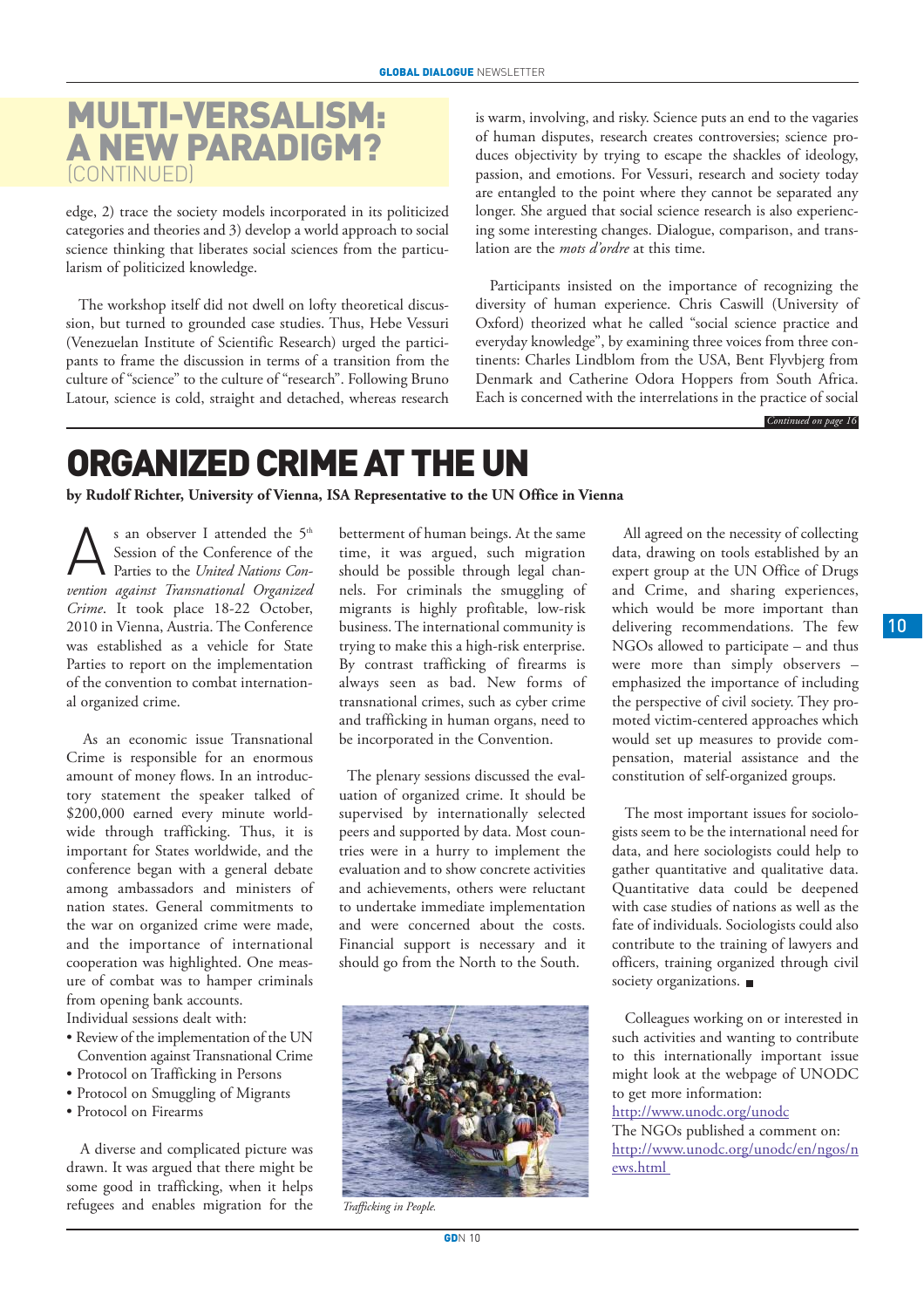# SOCIOLOGY AND ENVIRONMENTAL CHANGE: REPORT FROM MALAYSIA

**by Ruchira Ganguly Scrase, President of the Asia Pacific Sociological Association**



*Emma Porio, ISA Executive Committee, Addressing APSA Conference.*

he 10<sup>th</sup> Conference of the Asia Pacific Sociological Association was held in Kota Kinabalu, The 10<sup>th</sup> Conference of the Asia<br>Pacific Sociological Association<br>was held in Kota Kinabalu,<br>Malaysia in December 2010. It was cohosted by the University of Malaysia, Sabah (USM) and the University of Wollongong (UOW). The general theme of the conference was "Social and Environmental Change: Opportunities and Challenges for the Asia Pacific". The topical nature of the conference theme attracted a great deal of media attention and was covered extensively in the local print media and television. Sociologists generally do not have a great public profile. However, a number of participants were interviewed, providing us the opportunity to highlight the significance of sociology to the world beyond the academy.

The keynote speakers were Professor Datuk Dr. Shamsul Amri Baharuddin, Founding Director of the Institute of Ethnic Studies (KITA), Universiti Kebangsaan Malaysia (UKM), ISA Executive Committee member Professor Emma Porio, Professor of Sociology, Department of Sociology of the Ateneo

de Manila University, the Philippines, and Mr Chris Chong Chan Fui, Sabahan-born filmmaker and visual artist. Professor Porio's address "Social and Environmental Change: Opportunities and Challenges for Sociology and Sociological Practice(s)" generated a great deal of discussion and debate setting the scene for the conference. In the past although a number of prominent filmmakers and journalists have participated in APSA conferences, this was the first time a documentary by a young awardwinning filmmaker was screened as part of the conference. The successful reception of Chris's documentary *Dis-Location* has made us think about incorporating such endeavours as a regular feature for future conferences, especially with the growing interest in Media sociology among graduate students and early career researchers.

Over 150 sociologists from 15 different countries attended the conference. It was heartening to see a number of sociologists from European universities working on Asian themes participating in the conference. A significant number of graduate students attended the conference, presenting new ideas and challenging some of the mainstream sociological thoughts.

Talking informally to delegates I got the feeling that the conference was an overall success and was enjoyed by participants. At the APSA AGM a new postgraduate representative was elected, as Nichole Georgeou had recently submitted her PhD. The new representative, Ms Briekena Qafa-Osmani, an Albanian national is a PhD candidate in Sociology and Anthropology at the International Islamic University, Malaysia. Apart from this post, the APSA executive remains unchanged.

In the APSA tradition, the highlight of the conference was the conference dinner. Local Kadazan dancers entertained the delegates. APSA Secretary Prof. Scott Baum surprised all of us by his display of unusual dexterity in participating in one of the most complicated dance steps. All in all, a successful and well-organized conference was enjoyed by all and plans are underway for the next APSA conference to be held in 2012. The time and venue are still to be confirmed.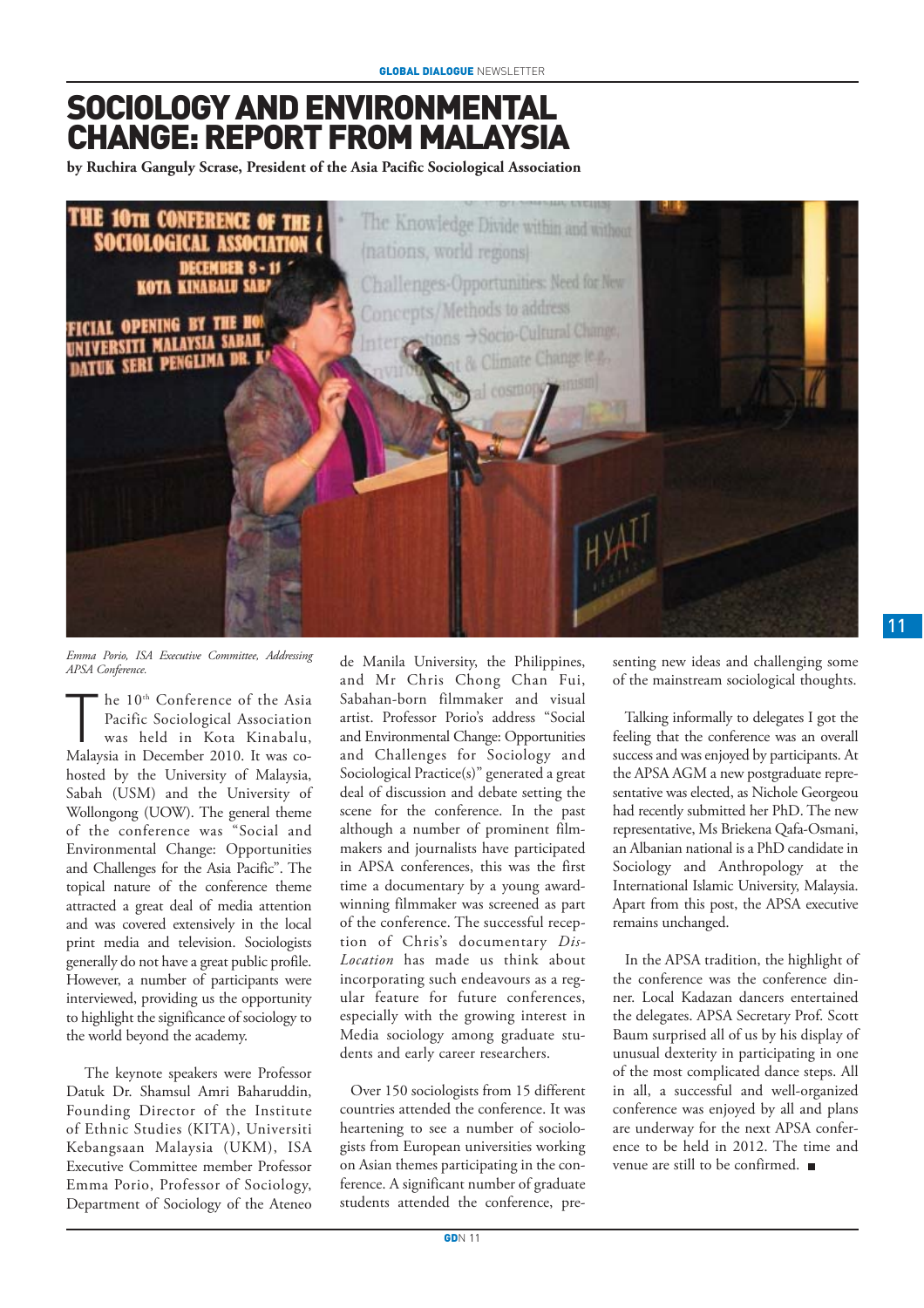# DISPATCH FROM AUSTRALIA

**by Dan Woodman, Australian National University**



*PhD student, Justin Lu, receiving award from Michael Guilding, President of TASA.*

he 2010 conference of The Australian Sociological Association (TASA) was held at Macquarie The 2010 conference of The Australian Sociological Association<br>(TASA) was held at Macquarie<br>University in Sydney, December 6-9. The conference began with a sociology trivia night. The collective store of esotery in the Australian sociological community was much improved by the night (beware of entering casual conversations with your Australian colleagues at future ISA events). My trivia team, mostly composed of members of the TASA Sociology of Youth Thematic Group, came second. The collective consensus was that second was ideal. We appeared knowledgeable to our colleagues, but not so much as to be intimidating. And, in the grand tradition of egalitarianism in Australian Sociology, the prize for coming second (four bottles of wine) was the same as the prize for coming first.

The opening keynote speaker at TASA 2010 was Syed Farid Alatas. Dr Alatas' presentation built on a number of debates at recent TASA conferences on the Raewyn Connell's call for a 'Southern' sociology. Dr Alatas focused on how theories from the non-Western majority world can be put into conversa-

tion with the 'canon' of Western sociology and literature. The second keynote, from Mary Holmes, challenged delegates to consider the central role of emotions in contemporary subjectivity and the reflexive way that people may utilise emotions in shaping their lives. The final keynote session featured a panel of Raewyn Connell, Jack Barbalet and Michael Gilding asking 'has the concept of neo-liberalism outlived its usefulness'. It was suggested that the concept can lead to lazy sociology when it is used to explain too much, and that the concept might not correctly characterize contemporary global capitalism. Yet, the consensus seemed to be that if contemporary sociologists didn't have a concept like neoliberalism it would have to be invented.

The concurrent sessions were vibrant. I spent my time in attending session in the Sociology of Youth stream, in which most sessions were packed to overflowing and the debate was both charitable and spirited. From all reports the other concurrent sessions were equally lively and well attended. Seats were precious, with even some of the elders of Australian sociology left standing at the door without a seat if they were late to a session. Some more cynical delegates suggested that some of the profs were doing their best to look old and frail, in an attempt to guilt their younger colleagues into relinquishing their seats.

My general impression of the conference was that there was less of a focus on 'crisis', either in the present or in the near future, for Australian sociology. Presenters seemed more positive than in recent years about the contribution being made by Australian sociologists. This optimism might be due to a growing sense of confidence – a sense that we have a voice, even if not the most influential, in public debates in contemporary Australia. Or it is possibly a correlate of a number of sociology departments hiring new staff and expanding over the past year or so. Or maybe it was simply a sense of relief that our funding circumstances did not seem as dire as that facing the small number of colleagues from the UK who braved the long trip to this side of the world for the conference.

A final note, although all the bars at the university had closed for the summer recess, the conference had a wonderfully social atmosphere. Many conversations started during the day continued long into the evening. Places to socialise off campus were quickly located, and stories will no doubt be told at TASA conferences for many years to come about the group of 15 or so mild-mannered sociology professors who were physically escorted (thrown out) of a bar near the campus at about 3 in the morning. My colleague, Ani Wierenga, suggested that a prize should be offered at next year's conference for the best sociological analysis (or even recollection!) of the chain of events leading up to this now infamous bouncer-boffin confrontation. Next year's conference will be held at the University of Newcastle at the end of November, under the theme 'Local Lives/Global Networks'. The former industrial city of Newcastle, on the coast two hour's drive north of Sydney, was recently named by the travel bible *Lonely Planet* as one of the top ten 'must see' cities for 2011. For our international colleagues, where resources allow, 2011 looks like a great year to come and experience a TASA conference.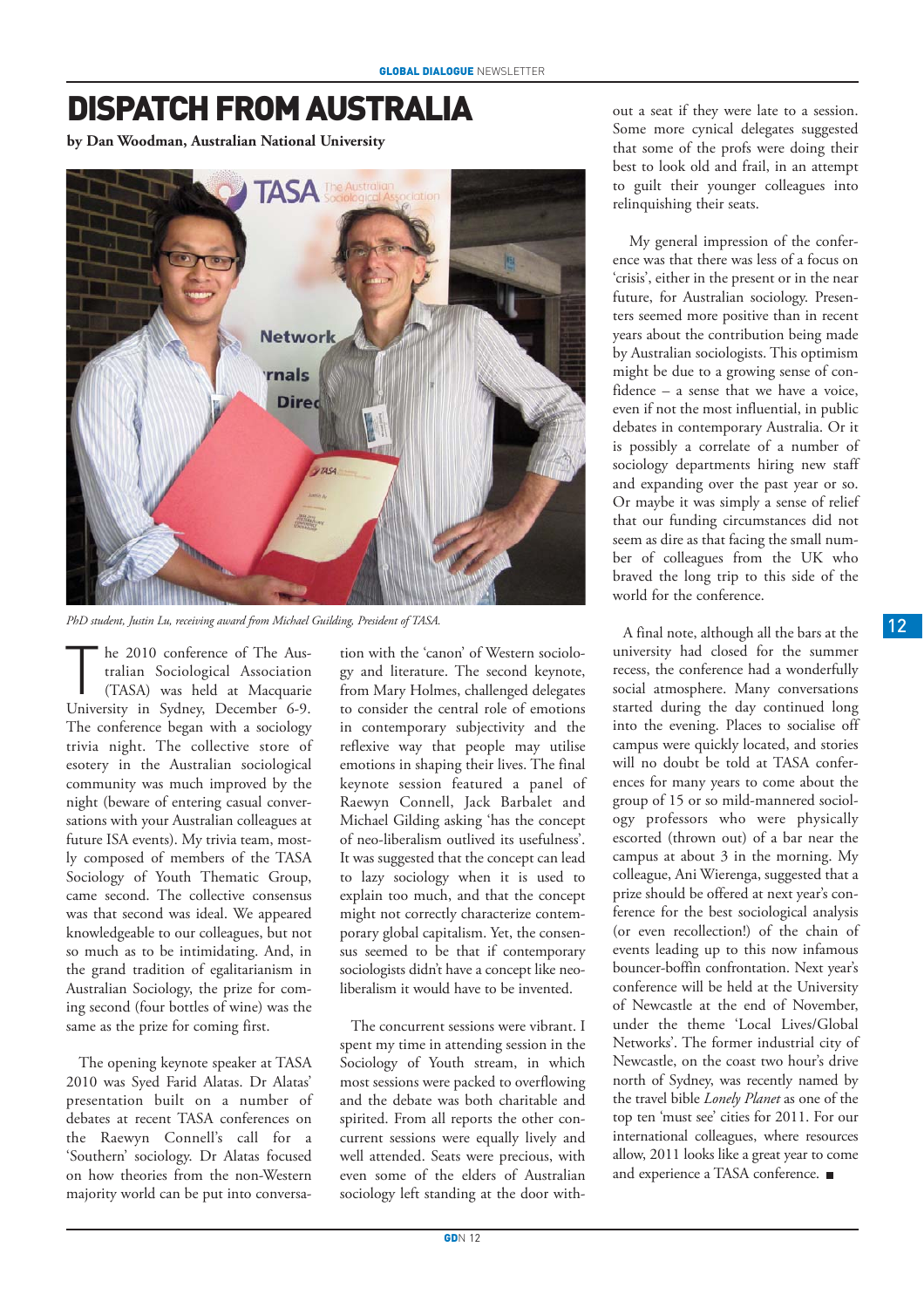# SCIENTIFIC CIRCLES – A PROJECT OF POLISH JUNIOR SOCIOLOGISTS

**By Tomasz Kukolowicz, University of Warsaw, and Lukasz Srokowski, University of Wroclaw**

he section of 'Scientific Circles' is a part of the Polish Sociological Association (PSA). Around 100 stu-The section of 'Scientific Circles' is a<br>part of the Polish Sociological Asso-<br>ciation (PSA). Around 100 stu-<br>dents from 15 universities belong to the Section. The name of the Section comes from a popular form of student selforganization in Poland – scientific circles. These are groups of students who come together motivated to go beyond their obligatory university studies. Typical activities of student scientific circles and our Section of the PSA are: organizing student scientific conferences, discussions, meetings with 'interesting' people, carrying out small research projects, sometimes publishing magazines or books. Most projects are realized with a small, or even without, financial support.

The section of 'Scientific Circles' of the PSA was founded in 2004 by a group of MA and PhD students. The idea behind the Section was to create a country-wide forum that would enhance networking and cooperation among junior sociologists from different cities. PSA, especially the former president Professor Wlodzimierz Wesolowski, welcomed the student activity and helped with the organizational and formal issues. Soon the Section started playing an everincreasing role in the young sociological landscape, as new members joined and as new projects emerged.

The biggest project led by the Section during the last three years involved 'Moving Workshops'. To date we have had 6 meetings with around 125 students and 25 senior scientists participating. At the basis of the project was an observation that sociology, as a scientific discipline, differs at each university. Moving Workshops last two days: 15 to 30 students from various universities come to one institute of sociology to learn from the academic staff there. The meeting is organized by students from a scientific circle, who invite their professors. All activities are concentrated around one leading theme and the program of each meeting must include a theoretical introduction as well as practical



*Young sociologists at a recent meeting of the Polish Sociological Association.*

exercises. Usually, some very short research is carried out – some empirical data are collected outside the university by students who then analyze them together with professors.

In our opinion the most interesting 'Moving Workshops' were organized in Poznan, in March 2009. They were devoted to the study of everyday life sociology and material culture. A brief history of sociology in Poznan was presented in the opening lecture. We learned about the first professor of sociology at Poznan University, Florian Znaniecki, and the postwar history of the Institute. The theoretical part of the meeting consisted of two lectures. Professor Rafal Drozdowski presented nine reasons why everyday life sociology had recently become fashionable. In the second lecture Professor Marek Krajewski introduced us to the study of material objects. He argued that the relations between people and artifacts are symmetrical. It is worth mentioning that both lecturers are the leading researchers of their topics in Poland. During the practical exercises students

broke up into groups of four and searched for common and uncommon things. During this field study, observations were noted or recorded using compact cameras and digital sound recorders in different districts of Poznan. After coming back to the University students presented the results of their work. The discussion showed that belonging to the category of uncommon things is strongly related to the social definition of the situation.

The creation of the 'Scientific Circles' of the PSA led to a spin-off project called the School of Young Sociology Leaders, designed to train leaders of our circles in group management, communication and negotiation. Every year the training lasted 4-5 weekends and took place in a different city. In this way junior sociologists could meet one another and, at the same time, different scientific circles could exhibit their activities. Even though the Leadership Training School was never formally attached to the PSA Section, most of its almost 100 graduates became members of the Section and, with great enthusiasm, contributed to its projects.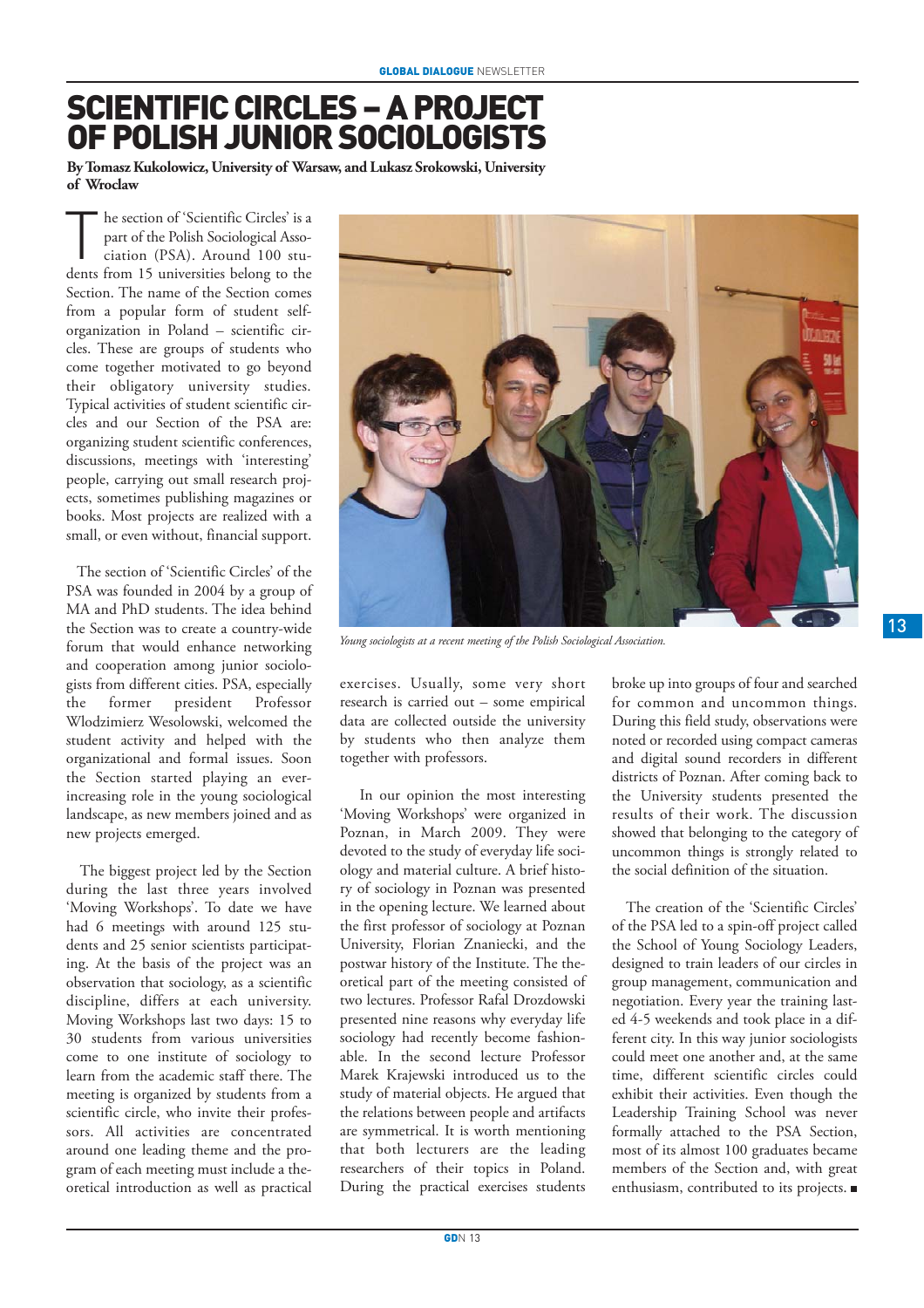# WHO'S CONNECTED? SOCIOLOGISTS AND THE GLOBAL DIGITAL DIVIDE

**By Jen Schradie, University of California, Berkeley**

ard catalogues, typewriters, and microfiches were once technological tools of the academic trade. Today, many sociologists rely on JSOTR®, laptops and EndNote®. But and catalogues, typewriters, and mic<br>technological tools of the academic to<br>sociologists rely on JSOTR®, laptops<br>what of sociologists from the Global South?

When researchers began studying the digital divide in the early 1990s, they examined the binary gap between people with and without Internet access. However, the complexities of everyday Internet use have driven the analysis to include stratification in activities, skill level, technological resources, and other variances. Some scholars (i.e. Ono and Zavodny 2007) have compared Internet connection rates between countries, but little research has examined the digital differences that academics face across the political and economic spectrum of nations. For the ISA, digital inequality among members could affect how we communicate with each other. For example, online collaboration may not necessarily solve the problems that sociologists from less endowed universities and countries have in affording travel to international conferences.

An eye toward the data illustrates the challenges that ISA members might face. First, the ISA categorizes members into A, B and C countries, based on the economy of one's home country. From the A category, the United States and the United Kingdom, countries with the most ISA members (see Table), each had an Internet access rate of 76% on average in 2008. Most likely, all academics in these countries have consistent and high-quality connectivity although precise data are not available. On the other hand, the two countries with the most members in the C category, India and Nigeria, have access rates of 5% and 16% respectively.

However, whether or not a country has an average connectivity rate does not speak to online access rates for sociologists, nor the complexities of what they are able to do online. Nigerian sociologists, for example, can have basic Internet access but may face other constraints: not enough computers for their students; having to pay out-of-pocket for computer services; regular electrical outages; not having the latest software for data analysis and academic writing (i.e. EndNote®, Stata®, AtlasTi®); and limited access to JSOTR® and journals in general.

Philip Howard, a sociologist at the University of Washington, calls this an "intellectual divide". While conducting research for his latest book in Muslim countries around the world, *The Digital Origins of Dictatorship and Democracy* (2010), he found that academics in less developed countries can benefit from the leadership of strong state institutions. In these countries, the best technologies and highest speed Internet access (i.e. broadband) are usually given to the national library and the major universities. However, it is at the discretion of the university, often in conjunction with the national library, to distribute any technological resources. This usually means giving the most resources to academic departments that provide the most "value" to the state. The result is inequality by discipline. For instance, states often view traditional engineering and medicine departments as providing the most public value. The social sciences are usually at the bottom of the heap, depending on the exact discipline, so sociologists may not have access to as many relevant journals, for example. Now that so many journals are online, subscriptions to engineering and public health journals, for instance, often have higher priority than sociology. Therefore, some sociologists are not able to read journal articles written by other sociologists. Others have 24/7 access at a click of a mouse.

What digital barriers do you or your students have? The ISA is interested in finding out what members' practical situations are so that it can aim to tailor what it offers in ways which meet members' needs and preferences. Send in your comments to Jen Schradie schradie@berkeley.edu and please indicate your country, position, and institutional location.

#### *References*

Ono, H., Zavodny, M. 2007. "Digital inequality: A five country comparison using microdata". *Social Science Research*. Volume 36, Issue 3, September, Pages 1135-1155.

Howard, P. 2010. *The Digital Origins of Dictatorship and Democracy: Information Technology and Political Islam*. Oxford University Press, Oxford.

| <b>Comparison of Internet Access Rates by ISA Country Type</b> |                      |                          |               |                     |       |         |  |  |
|----------------------------------------------------------------|----------------------|--------------------------|---------------|---------------------|-------|---------|--|--|
|                                                                | <b>United States</b> | <b>United</b><br>Kingdom | <b>Brazil</b> | <b>South Africa</b> | India | Nigeria |  |  |
| <b>Internet Access Rate</b>                                    | 76%                  | 76%                      | 38%           | 9%                  | 5%    | 16%     |  |  |
| <b>ISA Economy Type</b>                                        | $\boldsymbol{A}$     | A                        | B             | B                   | C     |         |  |  |
| <b>Number of ISA members</b>                                   | 704                  | 289                      | 176           | 157                 | 249   | 134     |  |  |

*-Percentages based on Internet users as percentage of population from 2008. Data source: World Bank, World Development Indicators - Last updated November 24, 2010. For interactive graphs, go to Google public data: http://tinyurl.com/264z5fy*

*-ISA information from ISA online data, June, 2010.*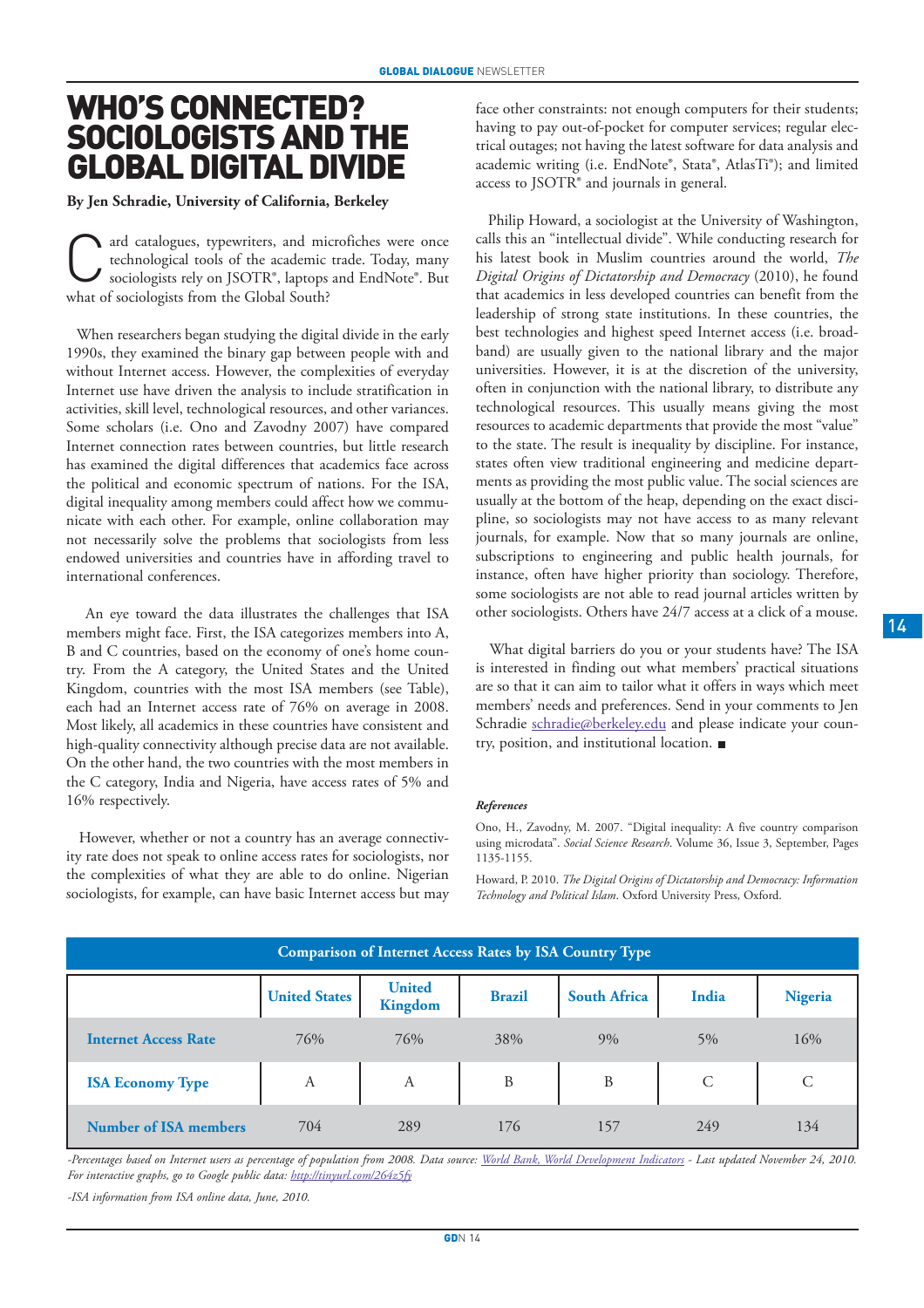# NOTES ON AN ENGAGED SOCIOLOGY IN COLOMBIA

**by Ana Lucía Paz Rueda, Icesi University**

here are 15 sociology programs in Colombia, 6 in private and 9 in public universities. Professional sociology emerged in 1959 paying special attention to rural topics, Frame are 15 sociology programs in Colombia, 6 in private and 9 in public universities. Professional sociology emerged in 1959 paying special attention to rural topics, political issues, social change and the analysis of t decades that followed, sociological interests expanded to include industrial and urban sociology as well as the sociology of culture. The need to refocus on national problems of violence and social fragmentation led to the quest for new methodologies in the 1970s, including "participatory action research". In 1969, there was a political crisis that led to the consolidation of the discipline around grand sociological theories.

In the 1990s, the discipline reemerged with the creation of new sociology programs in the country. In the last fifteen years, the number of active programs has grown from 5 to 15. Most of these are lodged in Colleges of Social Sciences and Humanities, which create possibilities for interdisciplinary exchange. Of these programs 60% are 10 semesters long, while 40% are 8 semesters long, each requiring an average of 155 credits. Almost half of these programs emphasize applied research or social intervention. Professionalization is centered around the idea of transforming society and contributing to the understanding, analysis and solutions of problems in Colombia.

In Colombia, there are at least 22 research centers that include sociology and around 75% of these are attached to public uni-

### FRESH KIDNEYS (CONTINUED)

*intermediate institutions* worldwide, like family, household, class, work conditions and labor market, schools, villages, cities, sciences, civil society movements, and monotheistic religions. They exist in a polycentric world where the increasingly diasporic character of the population is ensconced within the boundaries of most of its state or quasi-state units. Cosmopolitanized processes also include phenomena like climate change, global financial risks etc. Cosmopolitanized 'global families', for example, embody both the seeming paradox of long-distance intimacy and the contradictions of the world; and these contradictions are worked out in them. Not all families embody all contradictions, but some embody some of them. There are marriages, parents, and couples with dual-nationality and they may embody the tensions between two countries or between the majority and minority communities in those countries, while migrant families may incorporate the tensions between the centre and the periphery. Global families and long-distance intimacy can be used to rethink conventional wisdom and to prepare a powerful new narrative of "distant love" and its contradictions. It mirrors a state of ignorance that has been nationally programmed and embodied in law. It follows that distant love and global families become settings in which the cultural wounds – the rage and anger that global inequalities in their imperial history continue to generate in the souls of the living to this day – are endured and fought out. versities. Sociological training focuses on methodology (25%), interdisciplinary courses (25%), sociological topics (18%) and theory (15%). Methodology courses balance quantitative and qualitative approaches and there is an increased interest in taking management and social policy courses. Theory courses are still strongly focused on the works of Marx, Weber and Durkheim who are taught in 9 out of 15 programs.

This brief comparison shows us that Colombian sociology has had a long trajectory and faces important challenges. There is potential for growth, as illustrated by the increasing interest of several academic organizations to work within a sociological framework. There are also, at least, three areas for improvement: 1) the strengthening of public debate around key issues for the country: the economy, justice, production of public culture; 2) increasing the attention given to new structured and systemic visions of the world that can capture emerging trends; 3) improving and expanding ways of reaching out into people's lives. We need to create forms of dialogue that can be read not only by our colleagues, but by legislators and social actors. Sociology is wellequipped to create these connections, maybe due to its universalistic pretensions derived from philosophy or maybe because this is what defines sociology. We have to create intelligible forms of action in collaboration with others. We need sociologists who can think and make these connections, who can intuitively recognize them or invent them in theory and in practice.

And there is a cosmopolitization of motherhood as well. Medically assisted reproduction opens a new brave world of options (we have no words for it!): the 'egg donor mother' or the 'surrogate mother'; (to put it into a formula) 'My mother was a Spanish egg donor' or 'my mother was an Indian surrogate mother'. Thus by bio-scientific manipulation global inequality is being incorporated into the human body and identity.

But isn't the narrative of cosmopolitization then just a new version of the old narrative of colonialism and imperialism? As Stuart Hall famously writes: "We have always been the sugar in the cup of tea of English men". There is indeed a continuity and a difference which have therefore to be clarified and recognized. The notion of cosmopolitization has to overcome the 'spatial bias' in most of the globalization discourse and become sensitive to the histories present in the 'cultural wounds' of today. But it is also about the anticipation of the future in the present, about 'reflexive modernization', because the 'victories' of global capitalism, in combination with communication and medical technologies and their 'side-effects' undermine the institutions and basic dualisms of Northern and Southern nation-state modernity – national/international, us/them, culture/nature, centre/periphery. We may even be witnessing a radical turn in the cosmopolitization of the world. Isn't the ex-centre being "pre-colonized" by the "ex-post-colonized", developing regions of the world, especially by China and India? China, for example, nowadays interferes in European affairs, pledging to fight the European crisis, while also protecting its investments. In embracing Europe,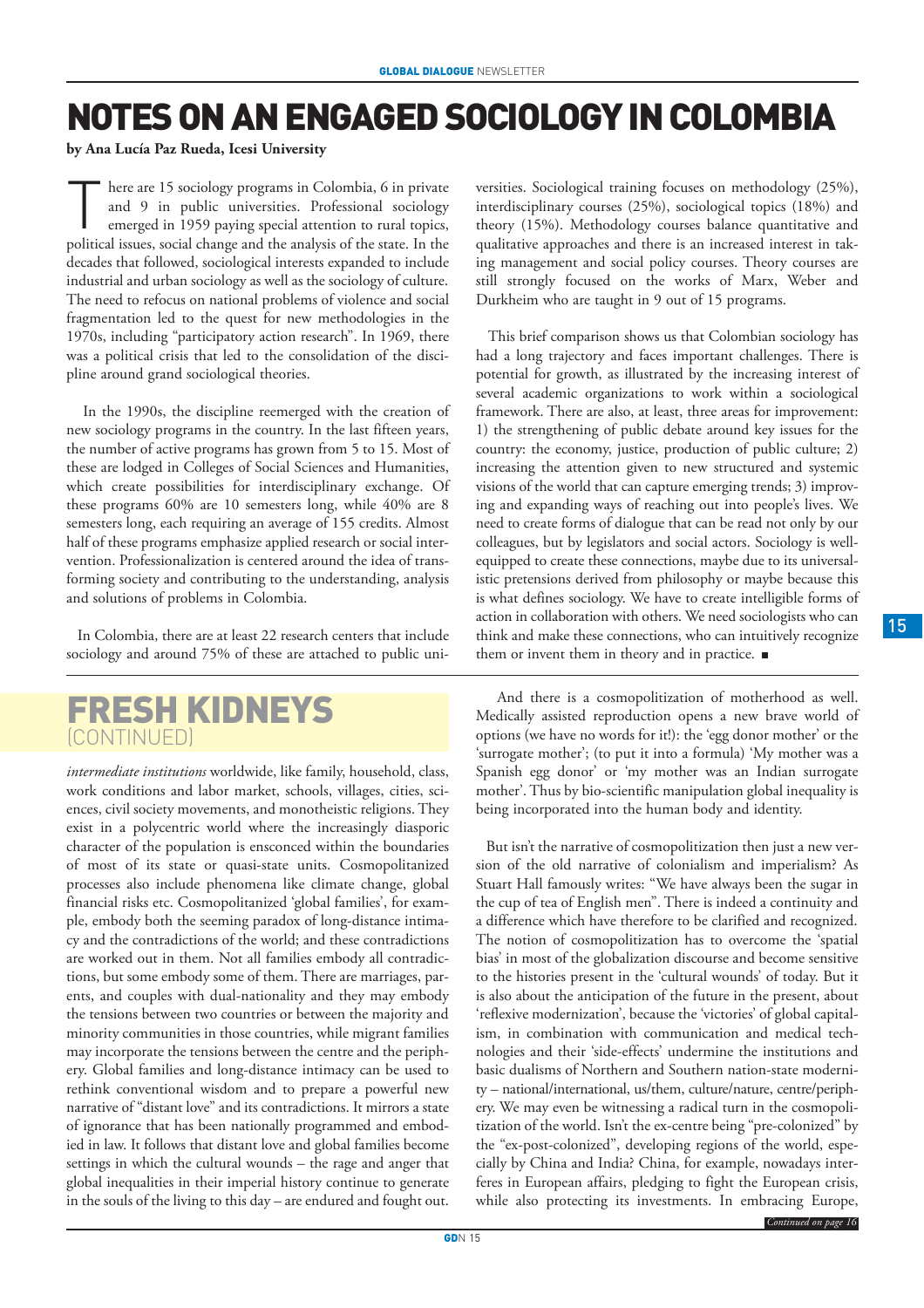### MULTI-VERSALISM: A NEW PARADIGM? (CONTINUED)

science research, the knowledge that research generates, and the use that is made of it.

Other participants provided case studies based on fieldwork. Han Sang-Jin (Seoul National University) provided an excellent example of how Beck's "risk society", when studied in South Korea, provides a bottom-up interpretation of cultural traditions. The risks that South Koreans face are linked to the collapse of the moral fabric of a rapidly modernizing society, and in this context researchers should pay attention to the normative layers of Confucianism.

Nestor T. Castro (University of the Philippines) argued that the Filipino educational system privileges western concepts that do not necessarily match Filipino realities. In social psychology, for example, students are taught the concept of the "self" in contrast to the "other", but how could one account for the Tagalog word *kapwa*, which roughly means "the self-in-the-other" that refers to complementary pairs, i.e. the value of solidarity towards others? He thus argues for multi-versalist approach in the teaching of the social sciences in which social science concepts are generated from diverse sources, west and east. The hegemony of western science was also discussed by Kazumi Okamoto (Knowwhy Global Research) who examined difficulties Japanese researchers encounter in communicating with foreign scholars, especially in cases of disagreement in academic debates. The same problematic hegemony was highlighted by Tania Pérez Bustos (National Institute of Advanced Studies, Colombia) with regard to the androcentric assumptions of education in science and technology. Nese Karahasan (University of Ankara) talked about how cultural elements had influenced academic sociological research in Turkey over the last 20 years. I Ketut Ardhana (Udayana University, Bali) gave a presentation on Indonesian cultural studies and Carmen Bueno Castellanos (Universidad Iberoamericana Ciudad de México) discussed the field of social anthropology in Mexico. Castellanos urged a more equitable collaboration between the north and the south and between academics, on the one side, and NGOs, business and international organizations, on the other.

Participants also discussed how scientific knowledge can include indigenous knowledge. Michael Christie (Charles Darwin University, Australia) reported on a collaboration

### FRESH KIDNEYS (CONTINUED)

China helps itself. This, too, is cosmopolitization.

So one thing is for sure: No matter if the classics of sociology have been pioneers in 'methodological cosmopolitanism' or not – today 'methodological nationalism' blinds both "Northern" *and* "Southern" sociology to the epochal facts of cosmopolitization.

Why? The national gaze – one land, one passport, and one identity – is a secular version of the Holy Trinity. Thus the national attitude towards social inequality is inverted. It stops at the borders of the nation-state. Social inequalities may blossom and flourish but always on the other side of the national garden fence; that is, at

between his university and Australian aboriginal society. For several years, researchers (including aboriginal co-researchers) have been working on linking digital technology to community sustainability, the intergenerational transmission of traditional knowledge, but also the use of traditional knowledge in university teaching and research. In the same vein, César Carrillo Trueba (Universidad Nacional Autónoma de México) provided an interesting example about the relevance of indigenous agriculture and medicine in Mexico.

Participants also took up Foucault's knotting of power and knowledge. Thus, I demonstrated how the university system and its system of social knowledge production greatly influence elite formation in the Arab East. Universities have often compartmentalized elites, separating those who publish globally and perish locally from those who publish locally and perish globally. I argued for dialogue and intercultural translation in order to bridge the global and the local: social research production, then, becomes universal through its dialogue with international peers and relevant through its conversation with the local communities. Pablo Kreimer (Quilmes National University, Argentina) elaborated the same global-local dilemma, based on his study of science, technology and society in Latin America. In "peripheral but globalized" societies, for example, there are tensions between scientific cultures embedded in transnational fields and local knowledge; or between laboratory practices, presumed to be context-free, and actors in civil society, who can only question the effects of science but not its epistemic basis.

Cláudio Costa Pinheiro (The School of Social Sciences and History, Rio de Janeiro) gave two compelling examples at the nexus of power and knowledge. First, the French demographer Alfred Sauvy's idea of the "Third World" was developed in Brazil and was first published in 1951 in a prestigious Brazilian academic journal, but it became a "universal" concept only when it was published the following year in the French magazine Observateur. The origins of "Third World" theory in Brazil were erased, reflecting the cleavage between the North (theory developer) and the South (theory consumer). However, in contrast to "Third World" theory, Pinheiro gave the example of dependency theory that was able to travel from Brazil to the Global South and North. Yet, for the North, this theory was associated with an "ideology" when it was really a powerful intellectual movement.

All in all this was an exciting conference, dealing concretely with issues that have been at the heart of debates in the ISA around the meaning of "global sociology". We would do well to work with and follow the debates in neighboring disciplines.  $\blacksquare$ 

best, cause for moral outrage, but it is politically irrelevant.

National boundaries draw a sharp distinction between us and them, politically relevant and irrelevant inequality. The legally institutionalized focus lies on inequalities within national societies; at the same time inequalities *between* national societies are faded out. The 'legitimation' of global inequalities is based on an institutionalized 'looking the other way'. Living, for example, in Europe, the national gaze is 'freed' from looking at the misery of the world. It operates by way of a double exclusion: It excludes the excluded. And the sociology of inequality, which equates inequality with nation-state inequality, is unreflectively party to that. It is indeed astonishing, how firmly global inequalities are 'legitimated' on the basis of tacit agreement between nation-state government and nation-state sociology – a sociology claiming to be value-free!